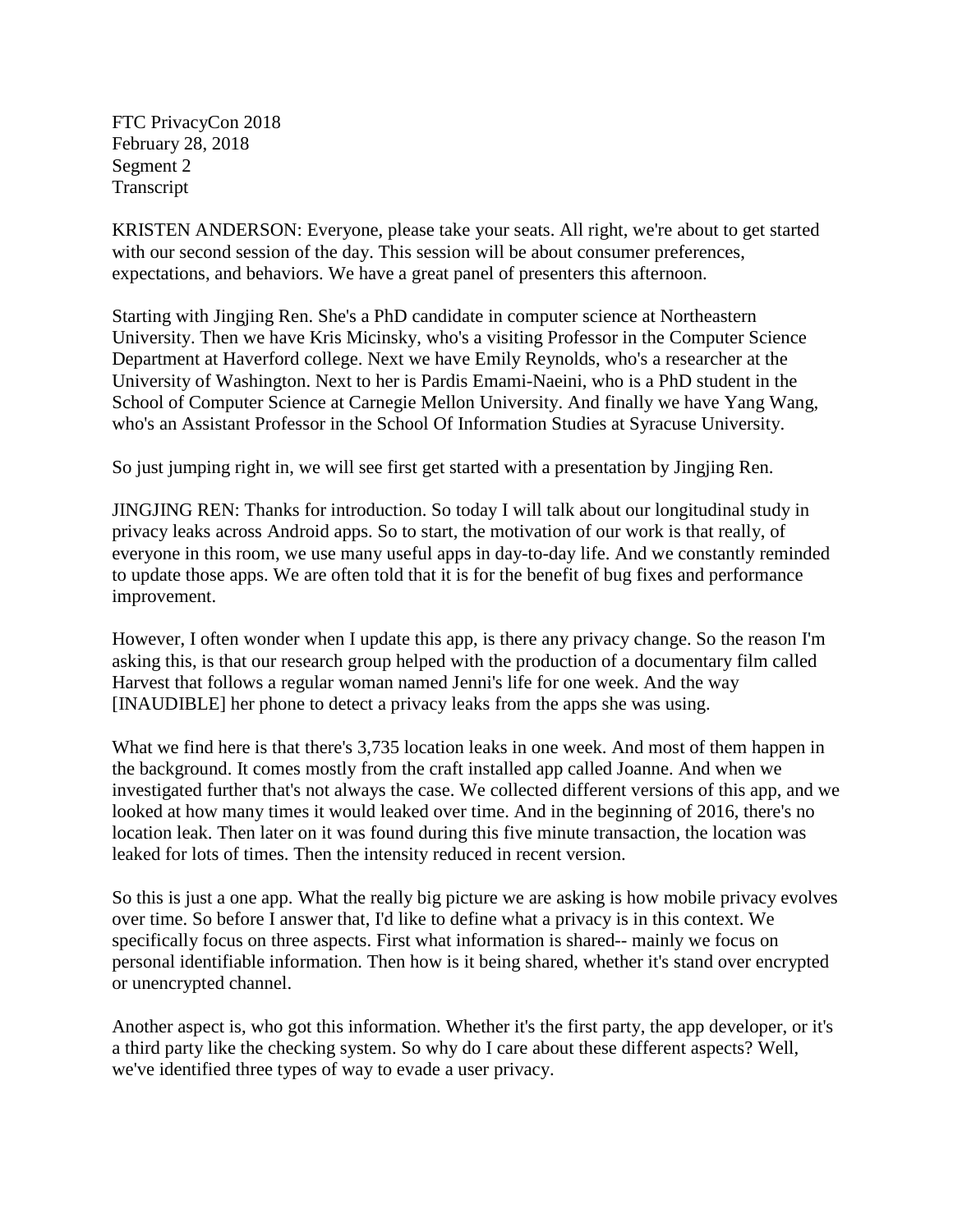First of all, the data aggregation-- a different party may interested in users PII. Then when you send these PII over an encrypted channel it's susceptible to the eavesdropping attack. Now, we've created the definition for privacy. How do we measure that? And still to look at how it evolves over time.

First we need a large data set. We collected 512 Android apps that covered over 7,000 unique versions all across the last eight years. And in order to measure privacy we first need to interact with those apps. It's good if we can do it manually, like a regular user do. However, it's not a very scalable for 7,000 apps. So what we did instead is to combine automated and scripted interactions. We use Monkey to generate a render event, and we went for the case data, we needed to log into the account to use most of functionality. We manually log into the app and replay those events across versions.

So after the interaction, we were able to induce privacy leaks to the internet. And we use manual intermediate proxy to intercept both encrypted and unencrypted traffic. From there, how do we detect a PII? So here we're use the system called a ReCon data [INAUDIBLE] device presented last year, which uses virtual learning algorithm to detect the PII leaks without knowing them ahead of time. And then we manually validated results.

So after this experiment we were able to collect the different parts of the attributes of all the each app. First we have the set of PII types data that leaked by the app. And each app have a different version that is corresponding to their release time that can be ordered chronologically. And for each PII lead, we distinguish whether it's done through encrypted channel versus unencrypted ones. Also it matters whether the first party gather the information, or third party gather this information.

So this is our different privacy aspects about each app. Now, I'll give a concrete example. The Pinterest, it's a really popular app that has to be used by millions of users. Here we have one PII leak at advertising ID. If you look at the last part the ID was leaked 12 times to different parties through encrypted channel. And we have this piece of information for all the PII types leaked by this app.

So the first thing you might notice is that the password leak. Two versions sent a password to an undisclosed third party. And the way if affected millions of users, we reported this to developers. They fix it within a month. So that's one part.

Another significant increase you will notice is that the types of PII leaks increased in more recent versions. This included gender, location, advertising ID, and so on. So not just the unique types. If you look at a specific PII leak, for example, the Android here, the frequency also changed. It was leaked two times in 2016. Then the intensity increased into over 200 times. And this is only 10 minutes into action. So this is really upstanding find going to location tracking.

So not only that, another thing we looked at is the [INAUDIBLE] used to transmit the PII. The location half the time it was sent in a encrypted channel. That's just one app. The take away is that we see lots of variance in privacy leaks across versions. Now we have over 500 apps. What's the big picture? Our folks aggregated findings in our study.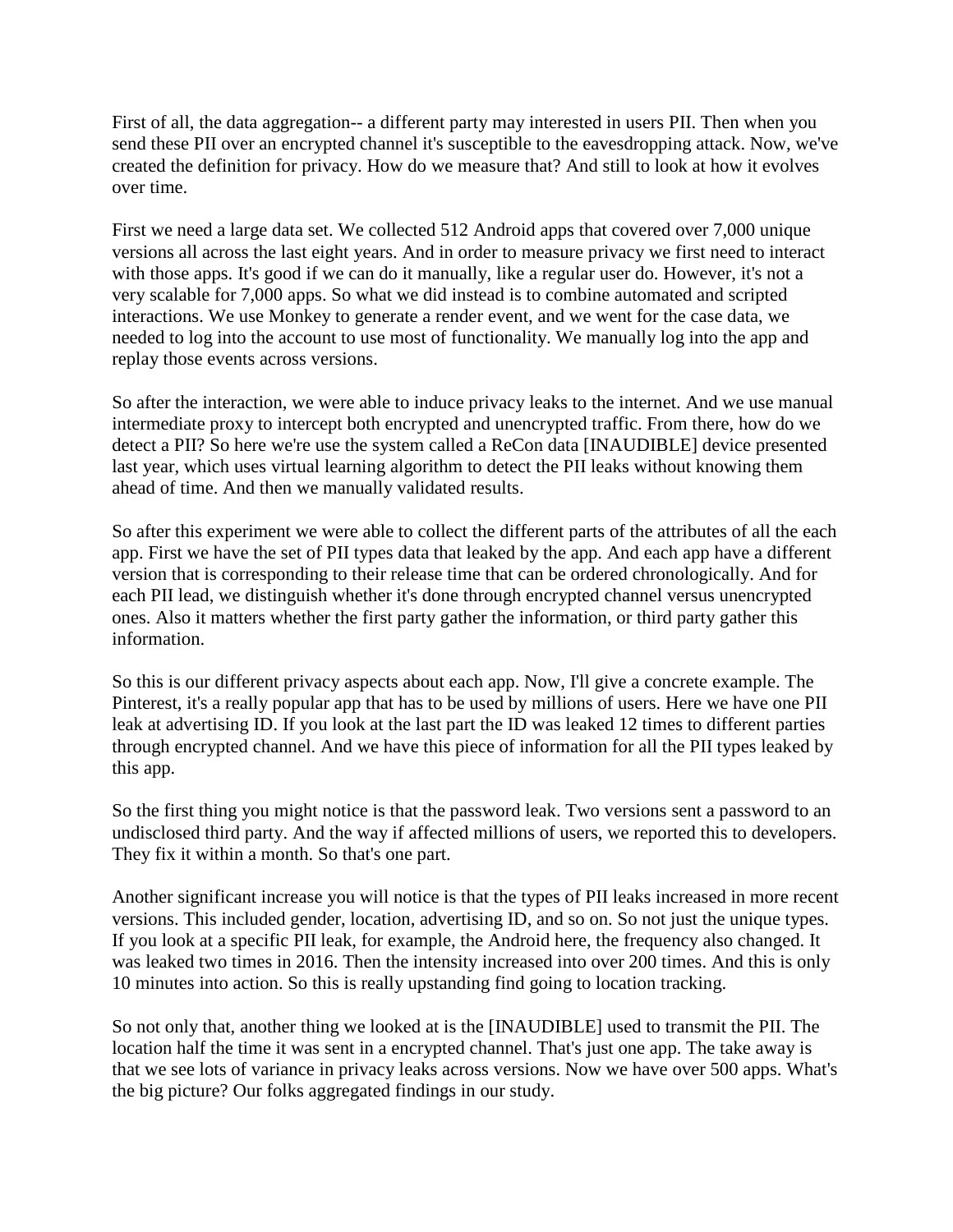First is the PII leaks. It can change substantially across versions. Not just a number of unique PII types, but also the frequency of leaking specific PII. Another thing we looked at is the issue [INAUDIBLE] adoption in the mobile space. For the mobile apps it's especially harder because they make harder coded protocols, and it requires extra effort to update those domains. And what do we find is that it takes years for the app to adopt [INAUDIBLE] protocol once the domain is supported.

Another thing they started partly checking. We all know it's pervasive and this is a consistent finding, however, it is also evolving over time. We see that the checking IDs, they are moving towards [INAUDIBLE] IDs, which is good. However, we do see evidence of over 100 domains that have the capability to build a permanent linkage between a unique ID they used to track you, and the basic identity related to PII, like email address, real name, gender, location, and so on.

So that's a different aspect. Does this answer the simple question, is privacy getting better or worse? Well, this really depends on how your [INAUDIBLE] privacy and what's important to you. [INAUDIBLE] paper we went into content different aspects, and I highly encourage you to go to check out. Here I only show the case that the combined [INAUDIBLE] from, the PII types, and the destination domains that received those PII. So the curve here, it goes up. The higher value means more risk, which means the combined risks actually wasn't over time.

Again, this is mainly due to more PII were leaked and more domains were contacted. So to conclude, by our definition of a privacy, we find that it [INAUDIBLE] time. However, even if this situation, we still recommended you to update the apps for security reasons. There's a clear need to continuously monitoring your mobile applications using existing data system like ReCon [INAUDIBLE] other research tools.

To this end we also develop a web interface-- a web interface that will provide a customized preferences to help understand how the privacy changed across versions. And this is also important both for the users and us and the developers. Because sometimes they are not necessary for malicious purpose, and they could fix the box based on the findings. So with that, I conclude my talk. Thanks for your attention.

# [APPLAUSE]

KRISTOPHER MICINSKI: Is there a little slide advancer thing somewhere? It's this thing, perfect. All right, so I'd like to start out by saying that this was work with many of my collaborators at Maryland. So to introduce this space I want to pose this example app to you. So we have this little app that's going to come up, and it's going to do something like help you order coffee. All right, and the app is going to have a few different buttons that it shows you. And one of those buttons is going to help you locate some coffee shops nearby, something like that. Maybe share the app with your friends.

But then another button is going to help you do some voice ordering or something like that. And I think most of us can agree that if we click the Voice Order Coffee button, then we would probably reasonably expect that our microphone might be used. But maybe we would not expect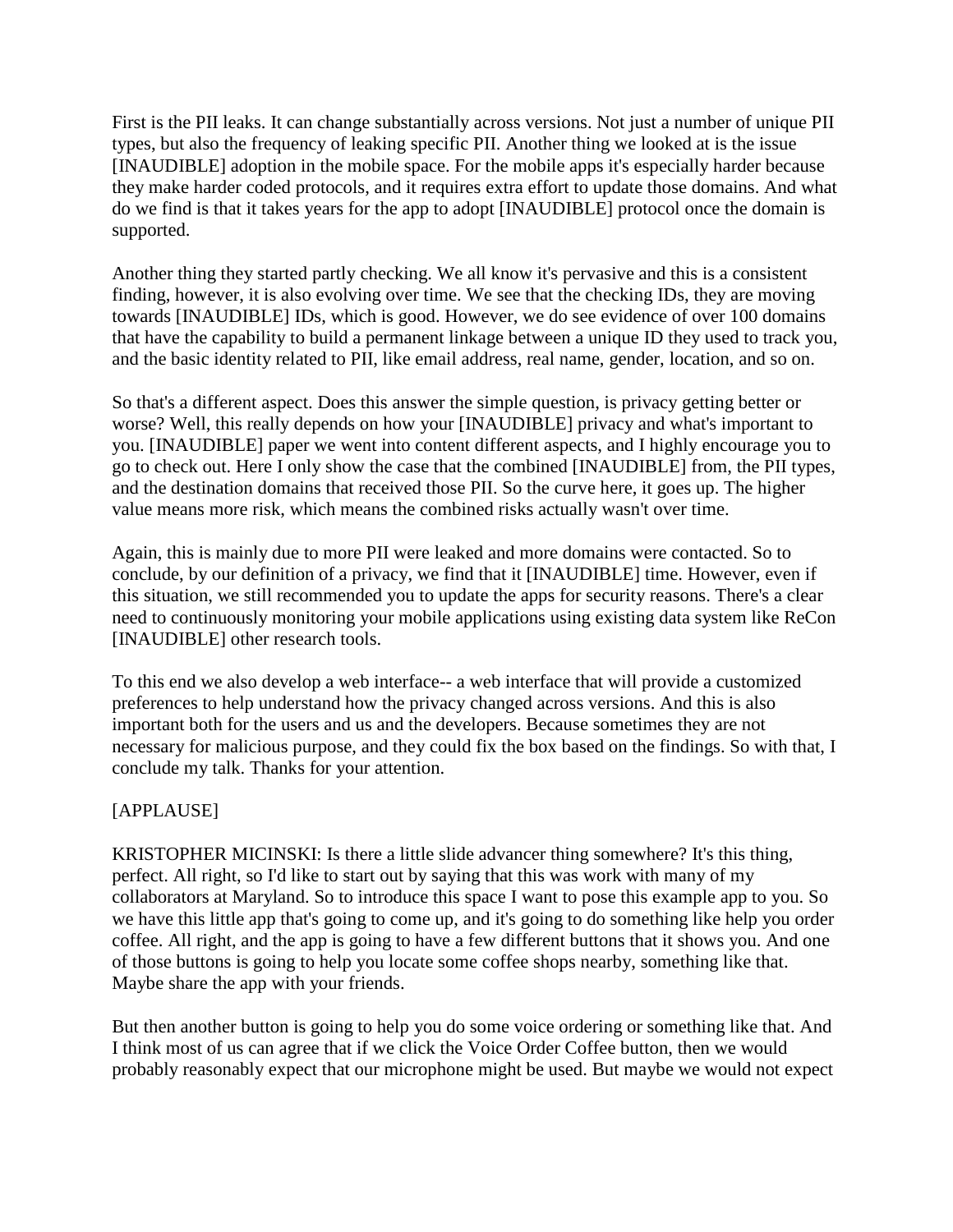that if we click this Voice Order Coffee button that our location might also be used by the application.

And so this is the kind of setting that I really wanted to address in this work. The question was, how do users reason about these uses of various permissions and different privacy relevant inputs to an application? And is that what applications are doing? So with respect to some notion of the actual user interface, and the way that the user clicks through an application, how are apps actually accessing the data?

So to do this and study this, I do two separate studies. So one of them is an app study. And on that we measure 150 Android applications using a special tool. And that tool is going to help us study from the way that an application runs, what permissions it uses, and under what circumstances. And that's the important part is that this tool is going to help us really dig into when an app accesses some information, when and why did it occur with respect to the rest of the apps user interface.

And then I'm going to run a user study to understand, based on the results of this application study, are users expecting that the way that the apps are accessing information with respect to its user interface, does that actually match what users might expect based on that user interface? And that overarching question here are, are apps doing the right thing?

So the first part is doing this app study. And the way that this works is we have an instrumented app. So an instrumented app is an app that we have a special tool that takes and inserts some code to log relevant portions of it. So it logs things like buttons you click, pages that transition, when backgrounds event handlers occur, things like that. And then we actually give that instrumented app generated by our tool to a user. And the user installs it on a phone, then they run the application, and they generate a set of log files for what the app does.

We take those log files and we throw them through this visualizer. And the visualizer produces a graph of how the application works. So it says for example, these are the various screens, these are the buttons, and there are edges in the graph for when one of those things happens after another.

So the results of our study are shown in this graph on the right. We have the shades of orange and yellow. Those indicate foreground uses of permissions. And going down these rows, we have all the different kinds of permissions we found. So for example, in the top column we have a microphone that is only used interactively, and the orange is clicking-- after you click on something. And the yellow is page. So during the duration of the time that something was paged on the screen.

So we found that the observation here is that a lot of these resources, maybe the ones that I might think are actually maybe most sensitive, are already used pretty much interactively. We only found one place where the camera was used in the background. And that was because it was an authentication app where if you failed to enter the password correctly too many times, it would take a picture of you in the background. So apps are already using some of these resources fairly interactively.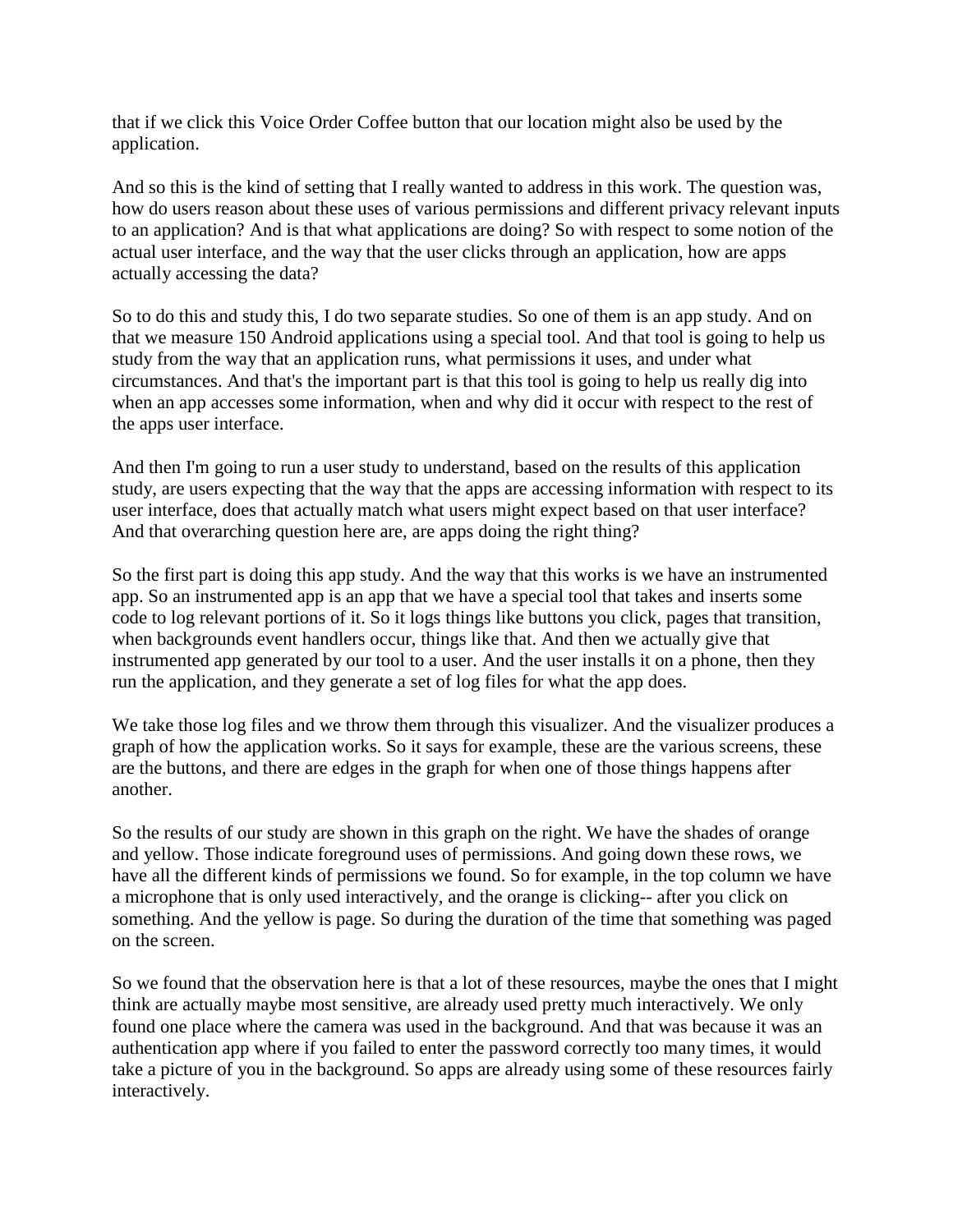But then some could be used more. So there are some permissions where the app just fetches the data before it ends up getting used. And then the fact that it was used, gets shown to users later for example. And then there are some that are really rarely used in an interactive way at all. Things like the power, information about the application, and unique ID of the application. And I'm not really sure why this is, honestly. Although I suspect it might be because it's hard to explain to developers the way that the apps are structured is not amenable to being able to explain them in an intuitive way. But that would be something to look into more.

And next to go along with this app study, I performed a user study. And the thing that we want to measure here is do the user expectations about when these various permissions will be used- does that align with the patterns that we observed in these applications? So for example, if something is seen very interactively used in the applications that we study, do users also expect that that's the case?

And to do this, users watched slideshows of a whole bunch of different configurations of the way that these apps might use information. So consider that we wanted to answer this question, for example. This was one of our hypotheses, among many others. But we might ask, is a background use of a permission expected after you have had a prior foreground use of that permission?

So you might see a scenario-- or the user would see a scenario-- like this. Where they would first see an app description, and then they would see what we call a user action. And a user action is some event that happens in the application. So in this case, it's that they see the Start screen of the application, and we show them that the Voice Order Coffee button was clicked on. And then immediately they see a screen pops up that asks them for permission to access the microphone, which is what you would see now with an application.

Now we also measured scenarios in which this dialogue didn't appear, to understand if for example, the dialogue was truly necessary under that circumstance. And then we asked them questions about what resources they expect might be used on a Likert scale. From for example, do you think that your microphone is being used right now? Definitely yes or definitely not. And then things like, your location, and then a few other things.

We asked them some distractor questions as well. So that it wasn't just about security. And then we also, after this first event, had a second user action, or a second event that occurred. So in this case the user takes the app and puts it in the background and they see the home screen. And then we ask them those same questions again, maybe in a slightly different order for example. But we might want to measure now, does the user still expect that the microphone might be used when they're on the screen.

Now what we found, the first I think won't be surprising, which is that after you click on something or directly interact with it that cues you in that a resource could be used, users are much more likely to expect that that use could occur. So in our case, it was 106 times more likely to be a little bit more likely to expect that that resource would be used for a click than if it was used in the background, if you didn't get any notification for it. We also, and this is a thing that I think is most interesting to me, but makes sense if you think about it for a while, but we found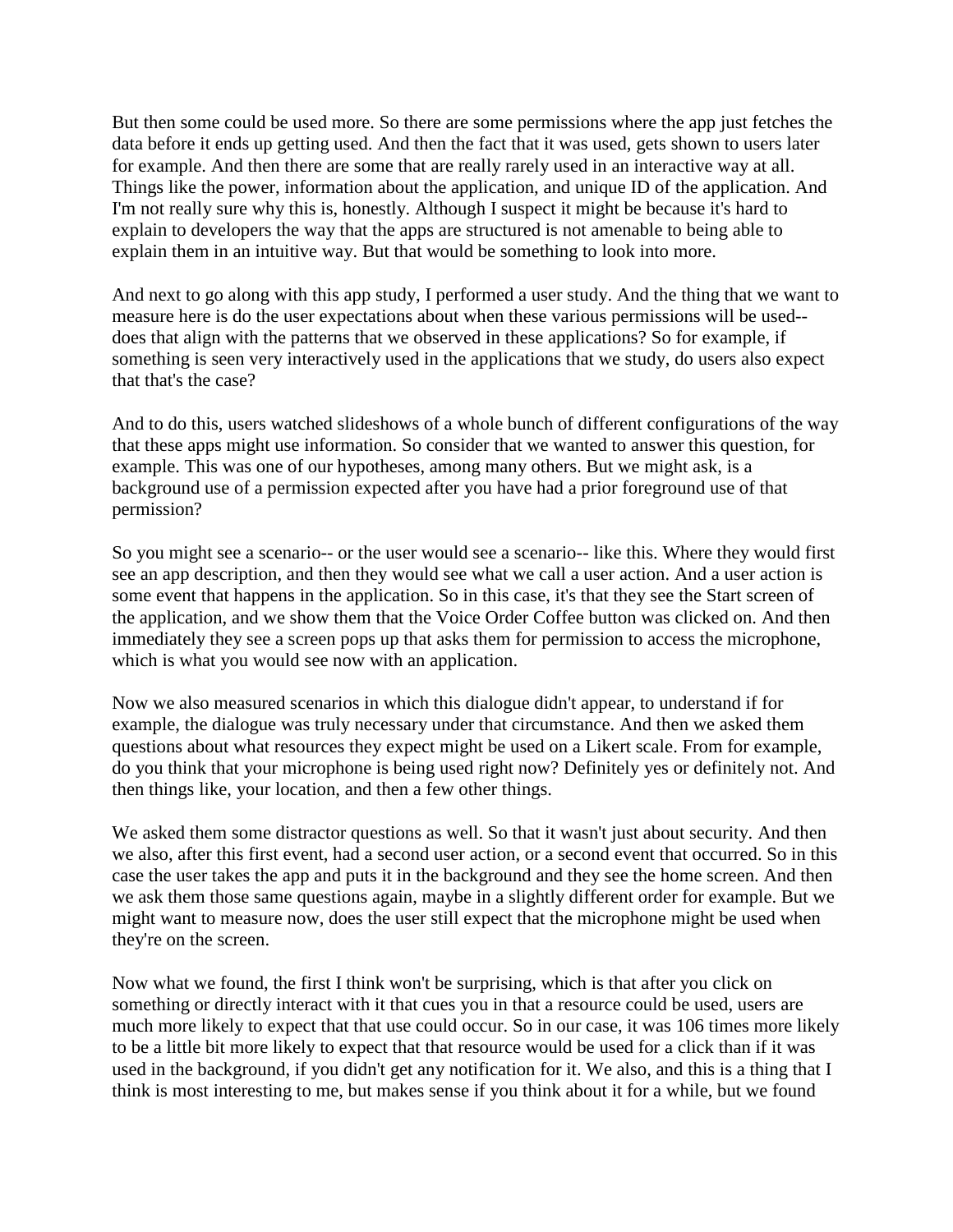that this policy of asking permission for something the first time it's used can condition users into believing that it might be associated with that given UI element.

So for example, imagine an application that has a map screen. If you ask for permission to use the location on the screen that, for example tracks your run on the map screen. And then you stop your run. You put your phone back in your pocket. Users will be less likely to expect that the location gets used when you're not doing that thing. And I thought that was pretty interesting.

So taking away from this, what can we say? So I think that we can say that for many things that users expect, for example the camera and things like that, applications are already using many of these resources interactively. And we would just recommend that this be the case. So for example, some auditing tool, maybe like the one that we built, or other mechanism could be used to enforce that this happens. And there's been other work on that.

We also would say that interaction in some scenarios services authorization. So if you do something like click on a picture of the camera, and then you take a picture, that should be fine. You shouldn't have to ask the user for a separate permission to do that. And this way we can avoid things like habituation so that users start to ignore security warnings, because they think the operating system is not very smart about it.

And the last one is to try to make background usage predictable in the sense that we'd like to help users understand it even more. All right, so thanks a lot.

### [APPLAUSE]

KRISTEN ANDERSON: Thanks very much. Next we have Emily McReynolds, and she'll be talking about connected toys.

EMILY MCREYNOLDS: Hey, everyone. Quick disclaimer-- so I spent the last five years at the Tech Policy Lab doing really interesting research like that. And I recently moved to a tech company, and I'm in their research department now. But this doesn't represent them. This is the research we did over the last two years at the Tech Policy Lab.

So Toys That Listen. It's a fun, catchy title, and I want to acknowledge my collaborators. We had three undergrad students who helped with this work. And then Maya Cakmak and Franzi Roesner are professors at the University of Washington.

So in 2015 we had a bunch of smart toys coming on the market. Hello Barbie is pictured there. Mattel and its makers hoped that it would be the toy of Christmas 2015. You have Cognitoys Dino. This little dinosaur that is actually connected to IBM Watson's AI, to answer questions. And then My Friend Kayla. And these were the smart toys. And this Wall Street Journal article asks, toys are getting smarter, should we be worried? Yes.

And so just to back up a little bit and give some context. When we talk about smart toys, particularly when we talk about smart devices today, there can be all kinds of meanings. And so in the 1970s chips started getting small enough that we could put them into toys. And in Teddy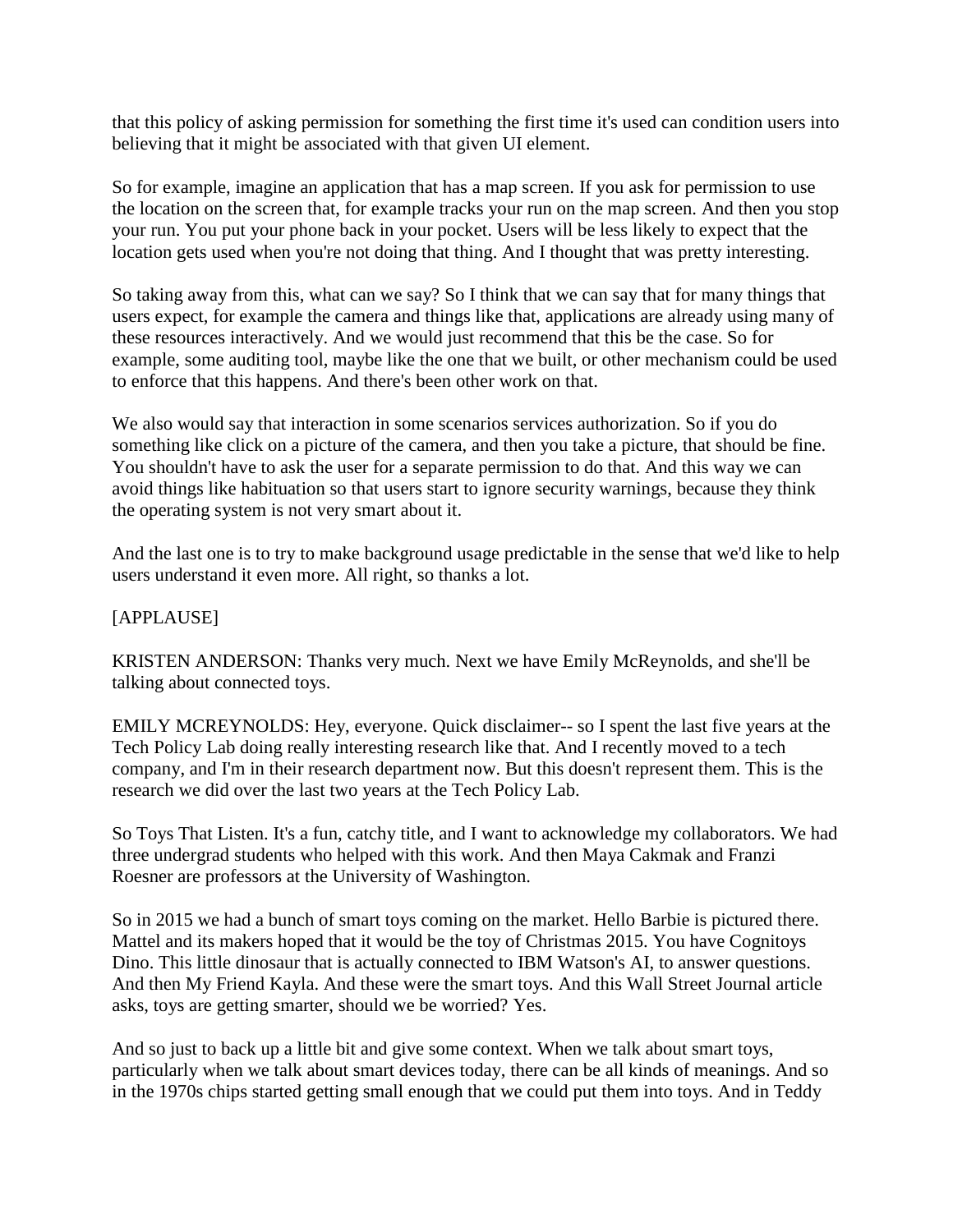Ruxpin we had our very first smart toy. He seemed smart. He could read you stories and his mouth moved along in time. And then later we had Furby in the '90s, who learned to speak English. But these toys were not originally connected to the internet. And they certainly weren't the smart toys that we're talking about when we look at these guys today, which are connected to the internet, which include artificial intelligence, and sometimes even machine learning.

And so then we have to wonder well, what's the big deal? Why are people worried about these? We're worried because kids have them, yes. And data is being transmitted to the internet and into the cloud. And onto someone else's computer. But we also are seeing data breaches. So some of these aren't as secure as we'd like. This was the other thing that happened in 2015 that got us motivated and interested in doing this research. A hack exposed, it turns out, millions of pieces of data on kids who were using these tablets. In fact the FTC just settled with this company last month. And they hacks continue.

So there was an internet connected teddy bear whose database was just left wide open on the internet for anyone who would like access to every voicemail that any child, parent, or adult had ever left on the system. And more recently, My Friend Kayla-- fun story, we actually didn't use My Friend Kayla in this research, because it was insecure. So we knew that people couldn't possibly have the correct mental model about how they worked. But eventually My Friend Kayla was banned in Germany as a spying, espionage device, because it didn't clearly label that it was collecting data, and that it was transmitting data. So maybe if you hold your phone up people understand it might be able to record. But if I bring a doll to your house, it's not so clear that it might be recording you.

So we had some research questions such as what are the privacy expectations and concerns when parent are thinking about connected toys. How do children understand these toys? And how do parents want to control these toys? And so what we did was hold a user study. And in that user study we had Hello Barbie, and Cognitoys Dino, and we brought pairs of parents and child into our lab. And so we would have the parent and child sit down. And we'd show them the toys. And then the child would go play with the toy, and the parent would set up the Hello Barbie app so we could then ask them questions about their experience with these toys. And try to understand how they understood these toys and the implications of their internet connection and those kinds of things for privacy.

So a little bit more about Hello Barbie is helpful. This is actually the picture on the box if you were to buy a Hello Barbie. It identifies that there is a microphone speaker, and that these tricolor LED lights are embedded in the necklace. And they do light up. So when you go to talk to Hello Barbie, you can see her necklace flashing. And in order to talk to Hello Barbie and to get a response, you have to hold down the belt buckle. But nowhere on here does it say when you hold on that belt buckle, you're being recorded. Everything you say is going into this web interface. So your parents or the other person on the other side, they do have a login. They do have good authentication involved. But everything you say is being recorded and can go be listened to.

And so what we see here is that it's organizing conversation, it contains recordings of everything. Anytime you hit that belt buckle. And it also encourages sharing on social media. So you have a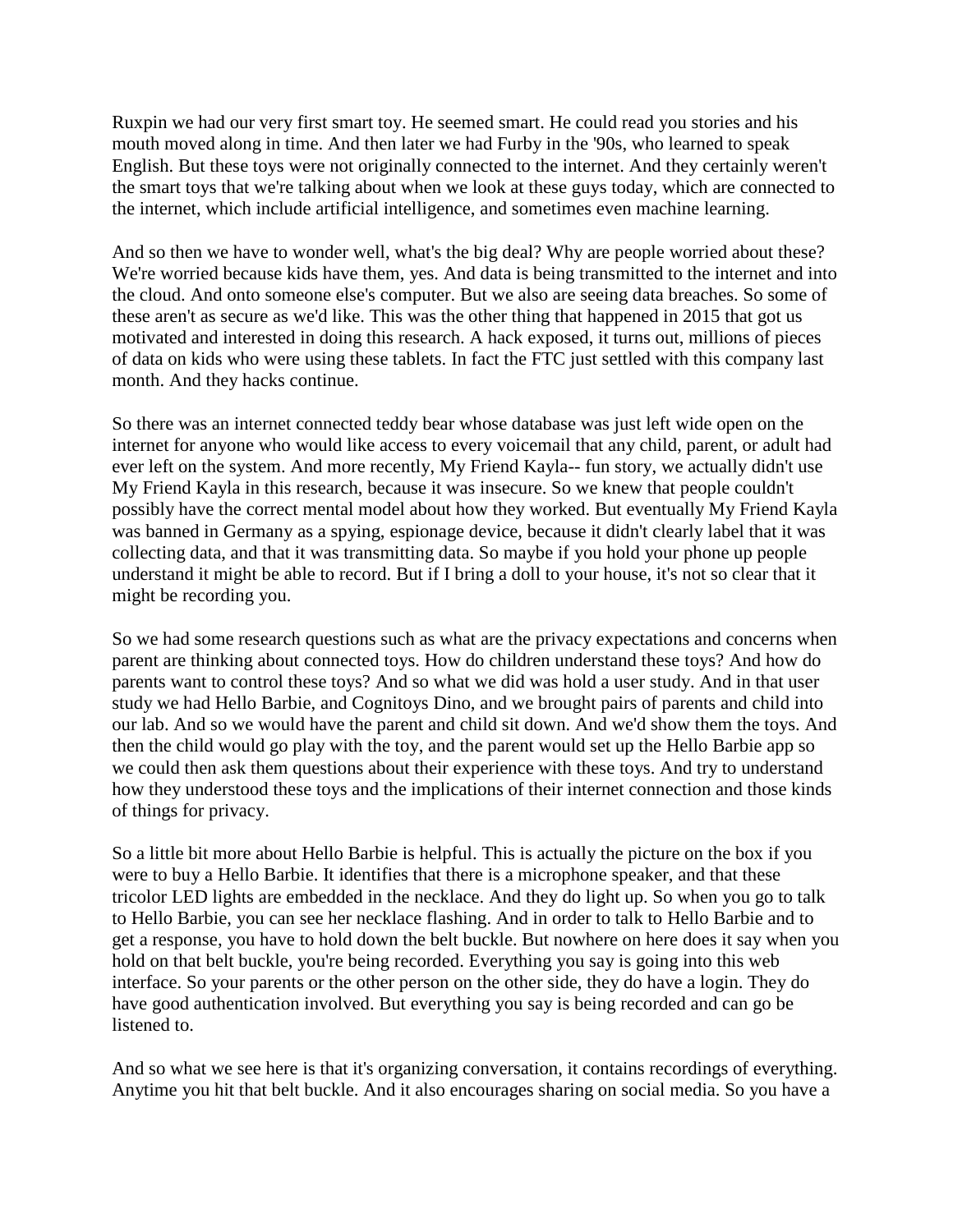nice easy link to Facebook and Twitter there. And all of that informed the questions and the responses we eventually got.

And this is Cognitoys Dino again, one of the things that was really good was his mouth lights up and you actually press his belly, which the kid's got a big kick out of, to talk to him. And so for the parents we asked what they expected to be in the toys privacy policy, how they felt about the ability to monitor what their child said to the toy, and would they share what the child said on social media. And this was among many questions, but these were some of the interesting responses we got.

And then we also asked the kids question. What would you talk about with the toy? Do you think the toy can remember what you say to it? Would you tell the toy a secret? And these questions are trying to get at what the kids privacy perspectives are. We were working with kids who were ages 6 to 10, so we didn't want to influence their perspective by asking how do you feel about your privacy. So we tried to elicit that information through these kinds of questions.

This is the email you get from the system when you get it set up. And I think it's really good in that it focuses on giving permission. So THIS isn't just your normal, generic, I accept the terms and conditions, but it actually has in bold right their, it focuses on permission giving. It also explains how they use the recordings and why they need them-- in order to share them with the parents and to improve their services and technology. And it reassures that they don't use these to contact or advertise to children.

But the parents had some important concerns. They wanted to know where the recording was going. They were concerned about who can see it or get the information. On the other side, a parent said look, we have all much stuff to go through right now. I don't have time to go through all these. It's one more pile of media, and I'm not even going to look at it. So we have to rethink how we expect people to handle this information, because you can have notice and consent, but if the control mechanism is hey, you can go in and delete the recordings. And they're not going to do that. That's a significant concern.

And had interesting responses. Because remember, there's no way to really notify them in this situation that they're being recorded unless the parent tells them. So this parent said, hey, did you know that Barbie doll, when you're all done everything that you share with her would end up on the computer so we could talk about it. Would that make it fun for you? The kid was not so enthusiastic. Finding out that they were being recorded, they thought that was actually pretty scary. It was a great moment in our study.

And then back to that sharing thing that I identified earlier. We got some great quotes from parents. I think past a certain age you need to respect your children's privacy. And the child is not consenting to the questions they ask Barbie to be shared on Facebook. So really good perspective on this sharing across social media. And we asked the kids the questions you saw earlier. And asking them if it remembered. You can see some of the responses here. Maybe, no, not quite sure. Would you tell the toy secrets? Yes, maybe, no, remember their parents in the room. And they're also talking to strangers. So there's some implications there for the answers we're getting from the kids.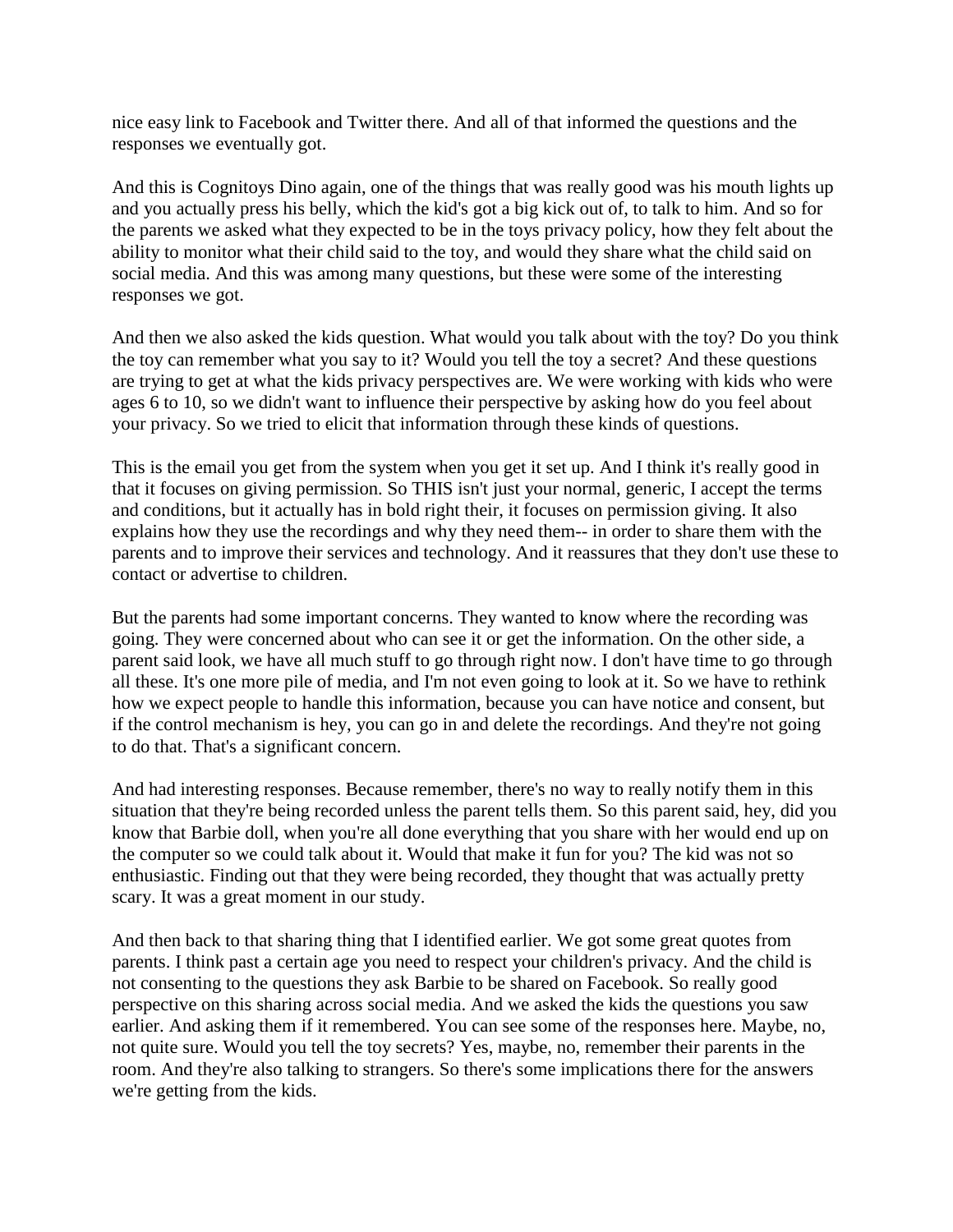And do you think your parents could hear what you said to the toy? One kid said, probably. The rest of that quote is, "if it's recording me." And we are like, yep, you got it. You figured this stuff out.

So there were an important connection made by parents and even some of the kids to other connected devices. They understood that there were potentially implications when talking about Siri or Cortana or Alexa or some of these other AI devices. And I think that leads to some really good recommendations around making sure we provide recording indicators, thinking about whether or not we actually need to store this data, how long do we need to keep it, can't we delete it after a certain amount of time, particularly if we know people are going to have the ability to review it.

And then think really carefully. Kids we're playing with these. Some of the comments we got were hey, this toy is great, but Siri does way more than this. So my kid's going to be bored in five minutes. So really we need to think about how non-toys are interacting with our child users. And so with that, I'm going to thank one of our great funders, the Consumer Privacy Rights Fund at the Rose Foundation. And there's my contact information. Thank you very much.

# [APPLAUSE]

KRISTEN ANDERSON: Thanks very much, Emily. Next up we have Pardis. And she'll be talking about privacy expectations and preferences in an IOT world.

PARDIS EMAMI-NAEINI: Hi everyone. I'm Pardis, a PhD student of computer science from Carnegie Mellon University. For the next 10 minutes or so, I'll be talking about people's privacy preferences while interacting with internet of things data collection scenarios.

This is a joint project with Sruti, Martin, Hana, Lujo, Lorrie, and Norman. The internet of things is a network of sensors and smart devices. These devices are everywhere. As you look around, you may find a camera in this room. You may have an Alexa, a smart thermostat, or smart doorknob in your house. Or you may have a Fitbit with you now.

However, it's not always clear what data IOT devices are collecting. Or what they will do with that data. For example, by looking at this light bulb, you cannot tell that it is keeping track of when you enter and exit your office. And sending this information to your boss. In our research group at CMU we are designing a private assistant. This assistant will inform people about nearby data collection scenarios, and give people choices to control their privacy. Your smartphone that has our application installed on it, will talk with nearby IOT devices and answer your questions about you data practices. For example, what are these devices collecting? With whom are they sharing my data? Or for how long are they keeping my data?

To design this private assistant we need to satisfy some design goals. The first goal is to inform people about nearby data collection scenarios without overwhelming them. For this purpose, we need to know what people want to be notified about. The second objective is to give people choices to control their privacy. For example, we would like people to be able to make decisions to allow or deny data collection. But once again, we don't want to overwhelm people with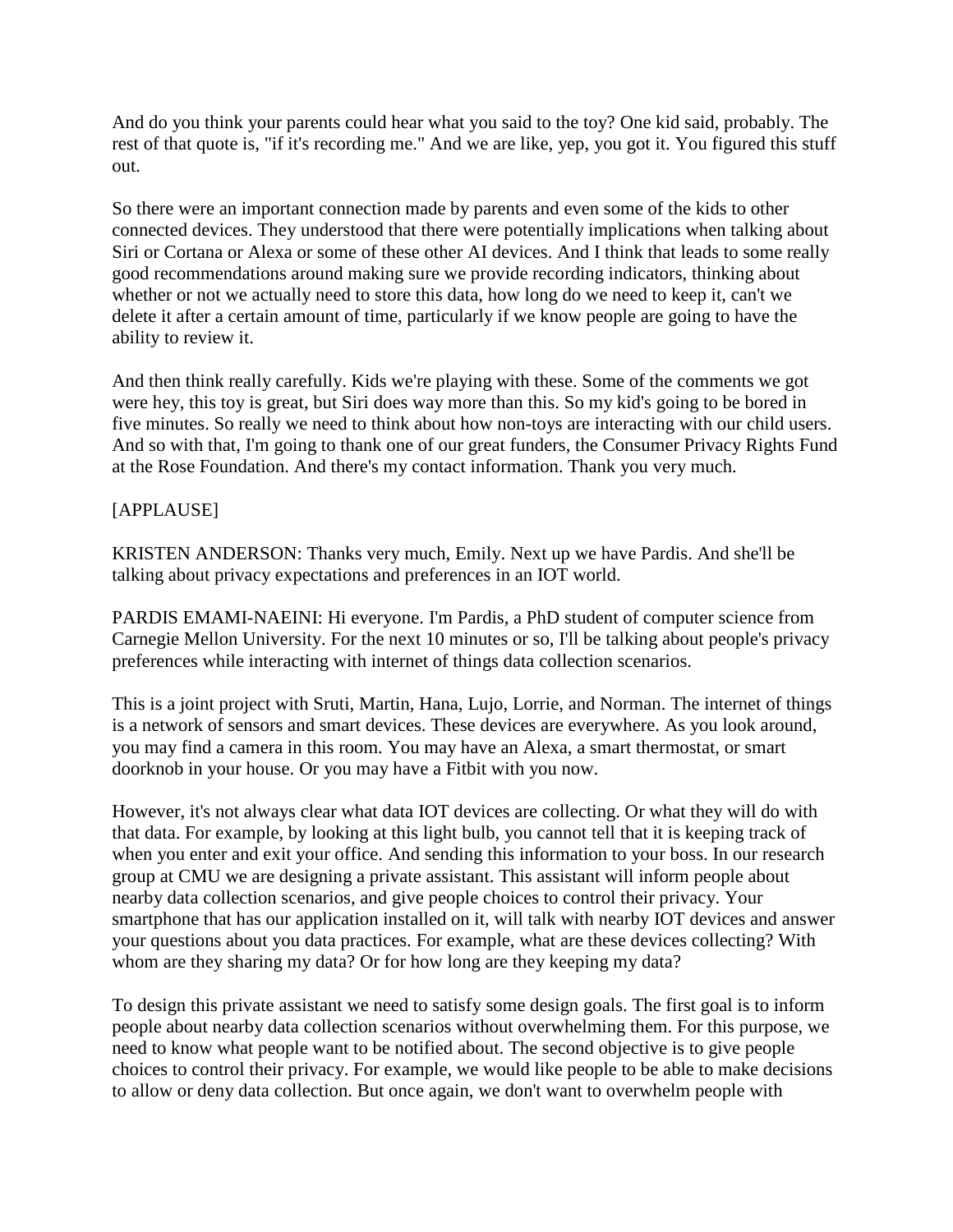information. So we need to know what factors are important for making this decision. And the third goal is to predict people's privacy preferences so that we can automate privacy decision making. For example, If it can accurately predict that people prefer to turn off an IOT device in a particular situation, our system can just do it for them.

To help us meet these goals we ran an online user study. In our study we asked participants to imagine themselves in some hypothetical data collection scenarios. This kind of a study is often called a vignette study. In a vignette study participants are shown short descriptions of hypothetical situations and are asked some questions to elicit their attitudes toward those situations.

This is an example of a scenario a participant could see. The words inside the brackets are the factors. You're at work. This building has cameras that are recording video of the entire building. The video is shared with law enforcement to improve public safety, and they will not delete it. We instantiated the text in red in different ways. For example, by changing "work" to "home" or "library," or by changing "improve public safety" to "determine possible escape routes" or "optimize the number of staff."

We recorded participants for a 15 minute survey using the Mechanical Turk platform. Mechanical Turk is a crowdsourcing service where people are paid to perform short online tasks, like fill out surveys. We recorded 1007 Mechanical Turk participants from the United States. Each participant was shown 14 scenarios. And after each scenario we asked some questions to understand how often they would want to get notification about data collection in a scenario like this, how comfortable they are with that data collection, and if they would want to allow that data collection.

To interpret their results we built some statistical models that explain people's preferences for getting notification, comfort with data collection, and willingness to allow data collection. We found many things about people's privacy preferences. I will tell you about just a few, and I will strongly encourage you to read our paper on that.

Our results showed that in the model to explain people's preferences about getting notification, people are more likely to want to be notified when their data is being shared. They're also more interested in getting notifications when their biometrics are being collected. On the other hand, they are less likely to want to be notified when they find the purpose of data collection beneficial to them.

In the model to explain people's comfort with data collection, we found that people are more comfortable when data is being collected in public locations. They are also more comfortable when environmental data has being collected. For example, room temperature. However, they are less comfortable when data is being collected in private locations such as their houses. And they are less comfortable when their biometrics are being collected. For example their fingerprints.

And in the model to explain people's desire to allow data collection, we found that people are more likely to want to allow data collection when they find the purpose of data collection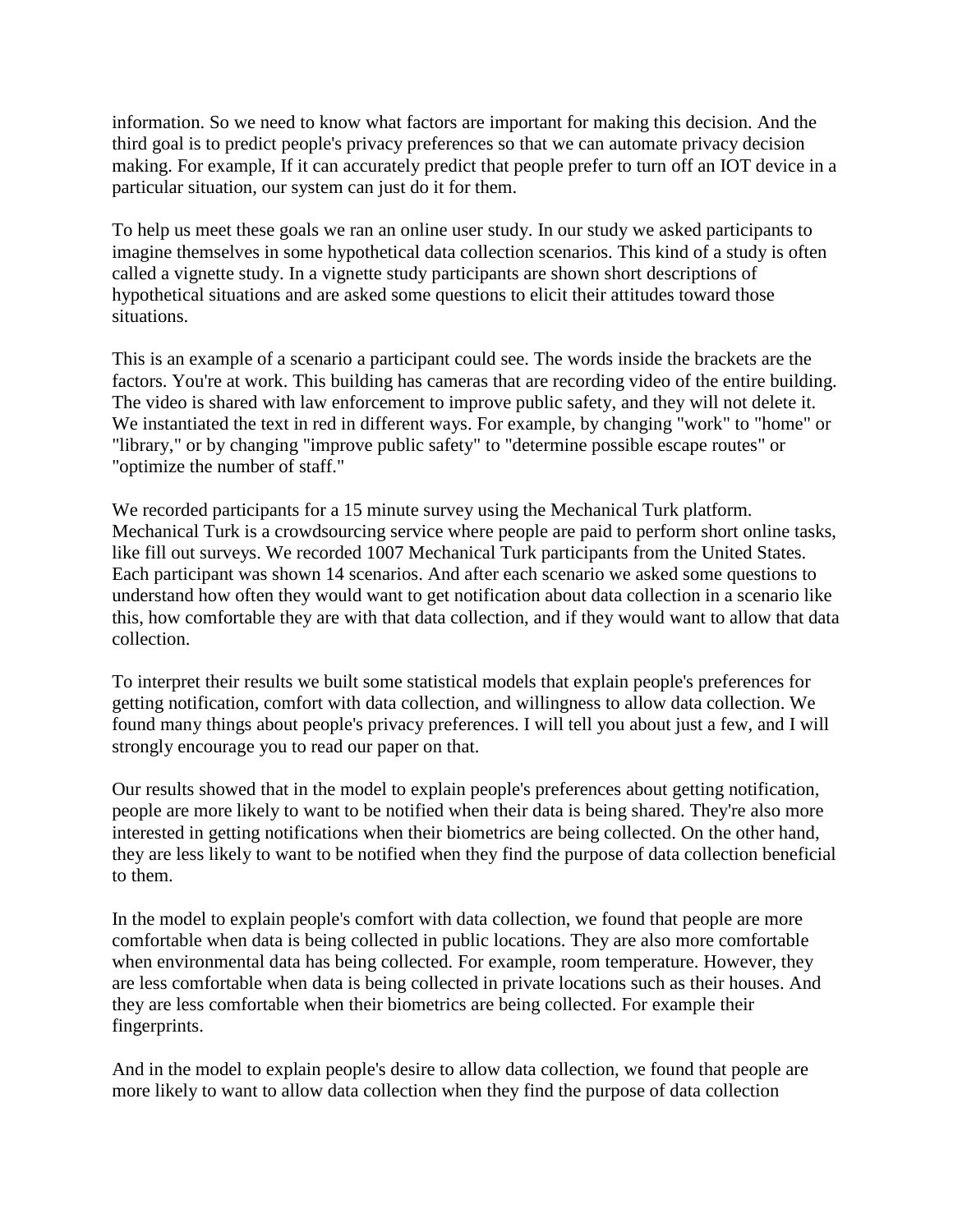beneficial to them. However, they are less likely to want to allow when their data is being shared. Some of the results may seem intuitive to you. In the next few slides I will explain. But just knowing any of these results is not enough to explain people's preferences.

So one question that some of you may have now is, after all these results, what are the most important factors in explaining people's privacy preferences? Is that the data type, the location of data collection, the purpose of data collection, or the retention time? Well, there's no individual factor that is perceived to be the most important one. Even if we start looking at some with specific scenarios, it is rare that a single factor is enough to explain people's preferences.

However, we found that the combinations of some of the factors explain people's privacy preferences better than any individual factor. For example, in the model to explain people's desire to get notification about data collection, we found that the interactional data type and user perceived benefit is the most important combination. For example, people are more likely to want to be notified when their fingerprints are being collected for a purpose they don't see as beneficial.

In the model to explain people's comfort with data collection, we found that when data type is combined with how realistic people think it is that a scenario is happening today, is the most important combination. For example, when video is being collected in a scenario that participants believed could be realistically happening today, they are more comfortable. And the combinations of factors that go a long way toward explaining whether people will be willing to allow data collection are-- data type combined with the location of data collection. For example, when people's fingerprints are being collected at the department store, they more likely want to deny it.

As I said at the outset, our long-term goal is to design a privacy assistant to help people control their privacy. Before we can build an effective privacy assistant, we need to better understand people's preferences about their willingness to allow data collection or how often they would want to get notification about it. In our study that I just talked about, we found that people's preferences are complex and context dependent. But that combinations of some of the factors like data type combined with the locational data collection can sometimes be helpful in explaining whether people would allow data collection, or whether and how often they would want to be notified of it. Our future privacy assistant will help people make the decisions they want to make. Thank you so much for being here today.

# [APPLAUSE]

KRISTEN ANDERSON: Thanks very much, Pardis. Next up we have Yang Want, who will be talking about privacy violations in crowdwork.

PARDIS EMAMI-NAEINI: Hi, good morning, I will be talking about our recent research looking at how people experience privacy violations on various crowdwork platforms. So just to give folks who are not familiar with the crowdwork-- so I'm going to use crowdsourcing and crowdwork interchangeably. This refers to the practice say, if you have something you want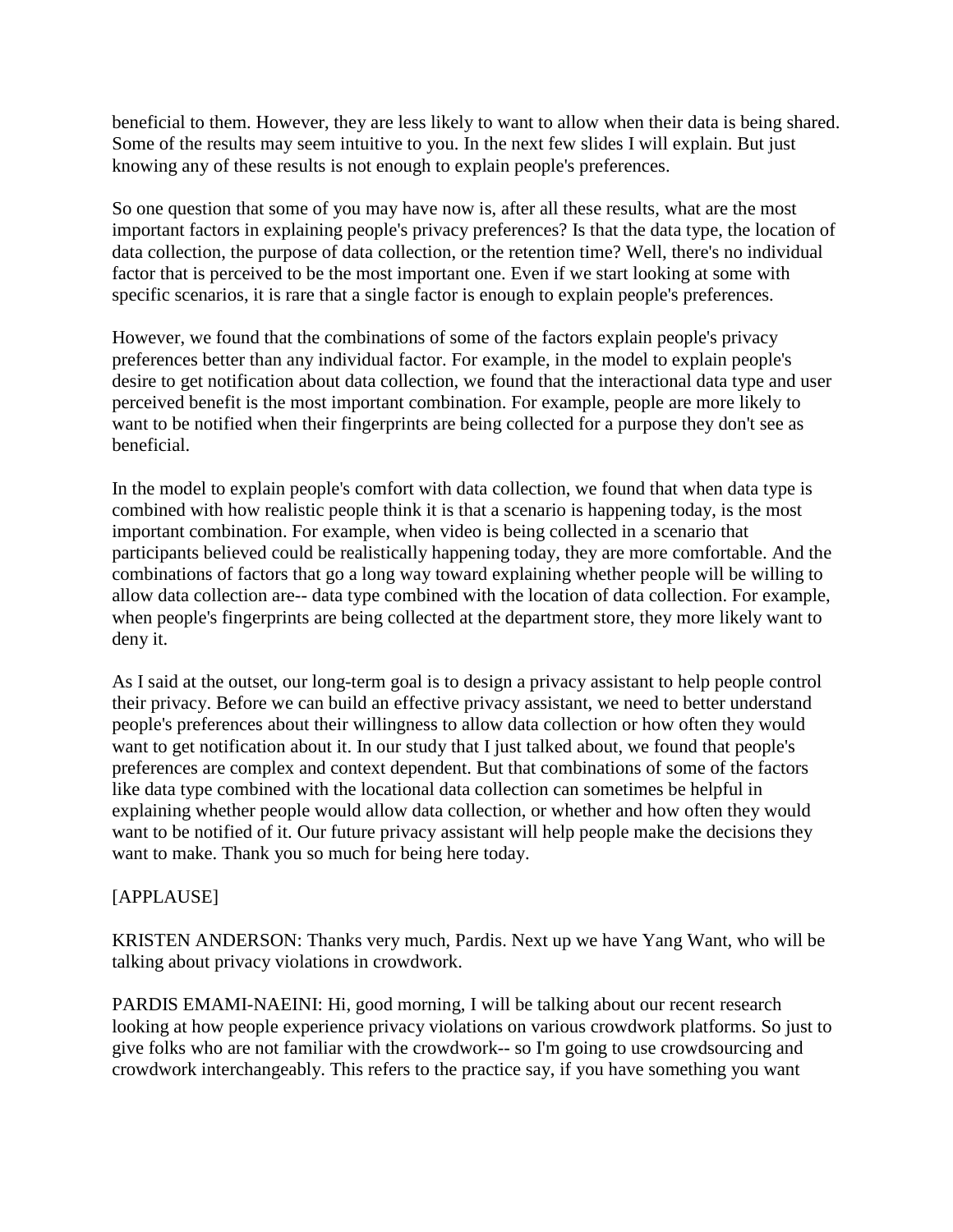people to help with-- say a survey, or you want somebody to design a logo, you can ask people to help you with that.

And there are various platforms that allows just ordinary people to contribute to certain tasks that you want help with. I show here some famous examples-- Amazon Mechanic Turk, which the previous speaker talked about, CrowdFlower, and more broadly speaking the gig economy with Uber and Airbnb, there's just new services popping up every day allowing this kind of crowdwork.

So our research-- prior literature has shown that there are various privacy risks on these crowdsourcing or crowdwork platforms, but they don't really look at the real experience faced by, where you can [INAUDIBLE] by these crowdworkers, and that's really our focus. So our study not only looked at the kinds of concerns crowdworkers have doing work on these platforms, but also what are the specific experience they actually encountered. And we think that's very important.

We use Amazon Mechanical Turk, or MTurk in short, as a case study, mostly because MTurk is a very popular platform for this kind of crowdwork. what we did is just a baby step uncovering these issues. We did an MTurk survey. We recruited about 400 crowdworkers around the world. And MTurk has workers really around the world, not just in the US. And the main research question is that, what are the things they actually experience that they felt their privacy was violated.

For those of you who are not familiar with MTurk, this diagram basically illustrates the process. So there are two types of users on MTurk. there are task requesters. So these are people who want to get help. And then there's other type is the crowdworkers who provide their contribution to these tasks.

So as a crowd requester, you can divide up your project into smaller tasks, and then you're going to publish these tasks on the MTurk platform. The workers can select which task they will like to do. And then, after they submit their contribution to the task, the requester will have the authority to say hey, do I like this. If I like it, I'm going to pay you this amount of money that I specify in the task description.

So I would recommend you to look at our papers for more analysis. But here, for some time, I'm just going to go through a few examples looking at different types of violations that people reported. We grouped different privacy violations leveraging Daniel Solove's "Taxonomy of Privacy." So essentially there are different types of violations.

So the first type is information collection. This has to do with collecting sensitive personal information. So this is a quote from one of the respondent. I mean, if you read it, basically what happened is the task was about a study looking at people's attitude towards getting health insurance. But part of the task required them to upload a picture of their health insurance card. I'm guessing the reason why they asked crowdworkers to do that is because they want to make sure that people who are actually participating in the study have some experience was health insurance. So providing a picture of their health insurance card is a qualification.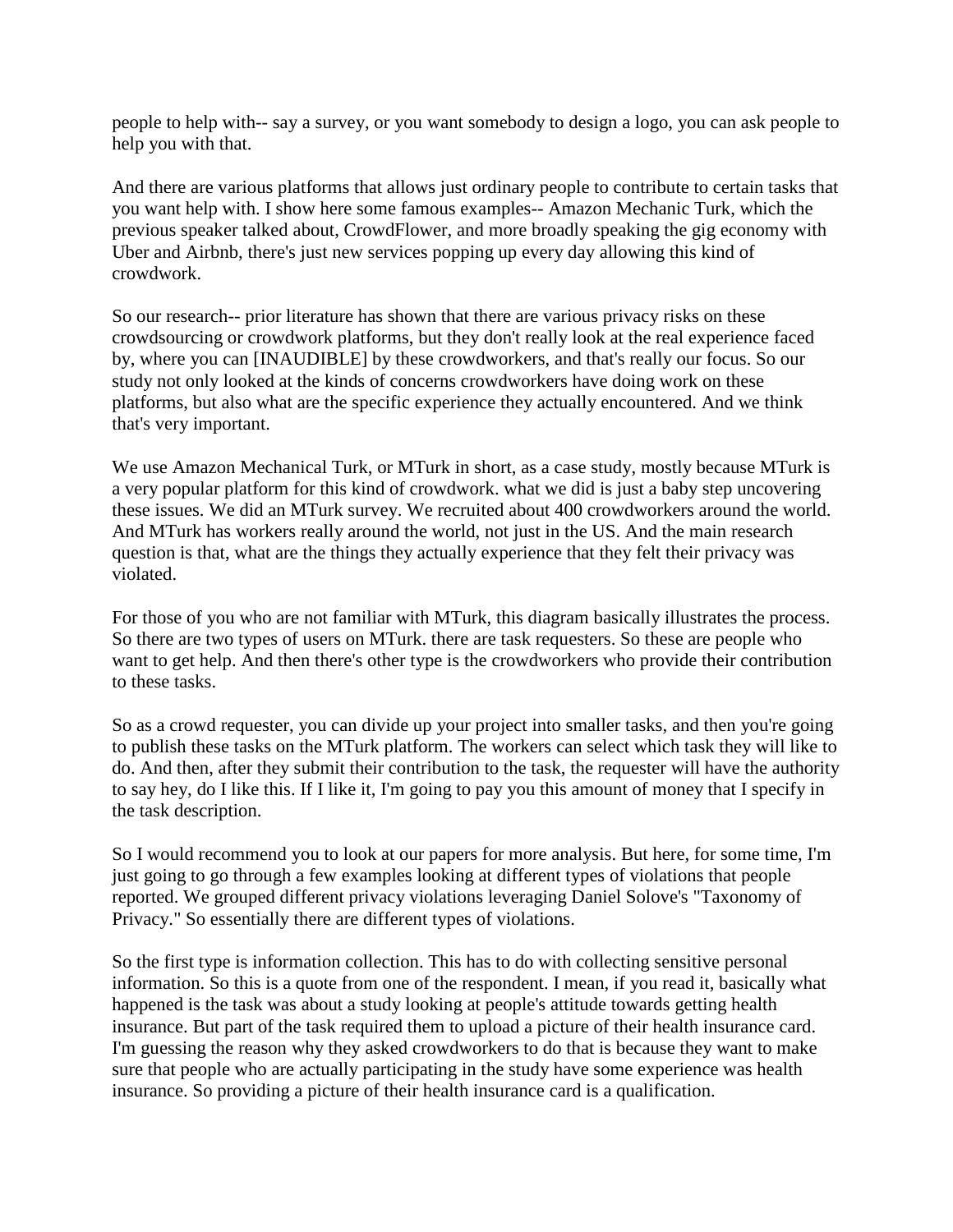But arguably, I mean they don't really need that information to participate in the study. And in this particular case, the participant was very upset about giving up this very sensitive information. And one thing to note is that prior literature suggests that a lot of these are crowdworkers-- they are trying to make ends meet by doing these small tasks, earning some money, oftentimes under minimum wage. So in a way, they're really vulnerable, which makes these sort of issues particularly troubling.

Another type of violation is information processing. As you can imagine, this happens after the data has been collected. So this a very interesting example. The task was about posting pictures of you doing things like smoking and other things. They didn't know, or they didn't tell the workers, they're going to use these pictures for art exhibit. So a month later, they found out and it was a negative surprise.

Another category is information dissemination. This has to do with, once the information has been collected from these tasks, they're going to further disseminate-- either sell them or share with third parties. And the Amazon user policy actually clearly says, "you as a task requester should not request personally identifiable information." and they explicitly say that you cannot collect emails and phone numbers. And low and behold, requesters still do these things. And they still request email. So maybe Amazon should beef up their enforcement of their own policies.

Next category-- invasion. This, in our context refers to things like getting spam messages or even physical stalking. This was one participant talk about over time through different tasks of the same requester, she's giving up both her pictures as well as her address. And which makes her very concerning, because once you have all this information, you compile them together, you can really track individual users.

The last category is what we call deceptive practices. This has to do with a user encounter, phishing attacks, malware, where download some sort of malicious software. So in this particular case this participant was talking about getting phishing attacks. Essentially the task was trying to trick people, disclosing their login credentials.

OK, in addition to the reports we heard from our participants, a member of our research team actually worked as a crowdworker on Amazon Mechanic Turk. And just to get a sense of the kinds of things you might encounter as a real worker. So I'm going to show you some examples. So this is one example where-- I don't know whether you can see those clearly-- basically as the crowdworkers to dig out some personal information for a particular individual. We call this human flesh search. This is interesting because this is a case where it's not the crowdworker's privacy are being violated. I mean, all of us-- any citizen's privacy could be violated if somebody wants to launch a human flesh search on these crowdsourcing platforms.

Another example-- this is the task where they ask crowdworkers to upload videos of themselves, but in order to do that, they have to download a third party software. The thing is, most crowdworkers-- they're probably not very technically savvy. So they're not really in a good position to determine whether the software is malicious or not. So this is a real security risk.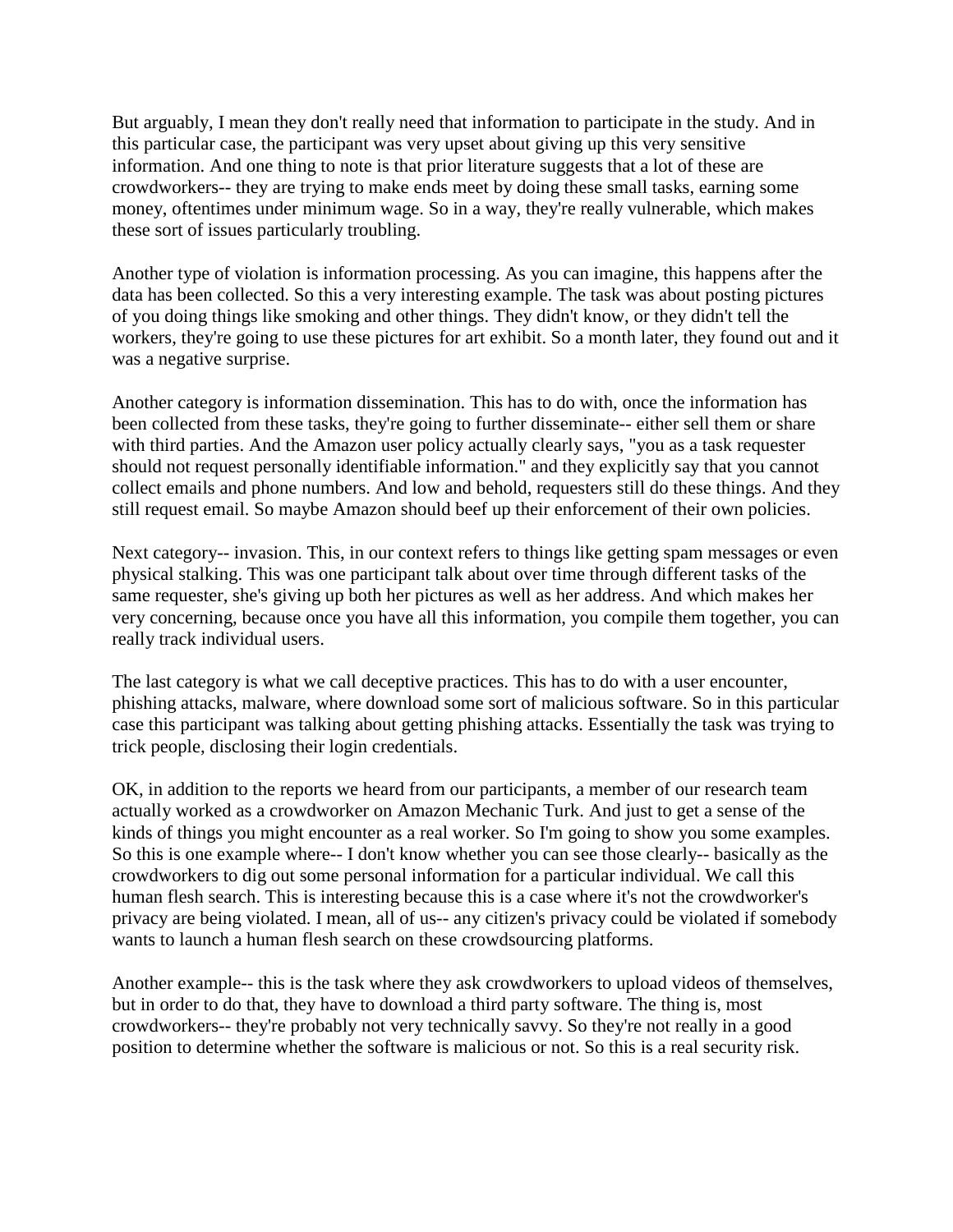And my final example is this-- it's not from US, it's a Italian example, in fact. And this task is asked the crowdworkers to transcribe a receipt or some sort of form. So one column shows people's real names. The other column next to it is essentially the Italian social security number. This is another example where other people's privacy might be violated through crowdwork platforms.

Another interesting aspect of this example is the looming GDPR. It's come into effect in just a couple of month, and Amazon really have to deal with the issues, because they're dealing with EU citizens. So I think there are two major takeaways from this early research. One is that the kinds of privacy violations we observe from out study are not just reported from workers from a specific geographic location. Meaning that it's very common across the board, which suggests that these issues are system-wide issues. So that's one.

And second, as I talked about earlier, many of these workers are vulnerable. They are there to earn some quick money. And oftentimes they don't really think about their privacy very carefully, which put them at these kind of risks. In terms of implication for technology and policy, we would advocate that there should be tools that enable or empower crowdworkers to be more mindful about potential privacy risks in these tasks. That's not something they're currently considering, partly because the interface on MTurk doesn't really speak to the risks.

Another aspect of tool building is to help requesters. I would tend to think that most requesters are not malicious, but they also haven't really thought about the privacy implications of their request-- their tasks. So some way for them to clearly communicate who they are and what kind of information they need from the task, and how they're going to use this information, would be very valuable.

And lastly, while Amazon has these user policies, but they don't really require the requester to say anything about their data practices. We think that that's either something they should advocate as a best practice, or something that they should require the requesters to do.

So with that, I would like to thank my co-author, Huichuan Xia, Yun Huang, and Anuj Shah. And most of the hard work is done by Huichuan Xia. And then if you're interesting know more about what we did, here is the paper we just published. Thank you.

KRISTEN ANDERSON: Thank you.

# [APPLAUSE]

Great, thanks very much all for a great set of presentations. We're going to get started with the discussion session. As we mentioned in the first session, we have Kristen over here, who has some question cards. They're also available outside in the hallway. If you would like a question card, she can come and hand one to you. And we'll collect them, and she can hand them up to me so we can incorporate your questions into the session as well.

So in the first session of the day, we heard about several practices that were taking place behind the scene that affected consumers' data. And during this session you guys all told us more about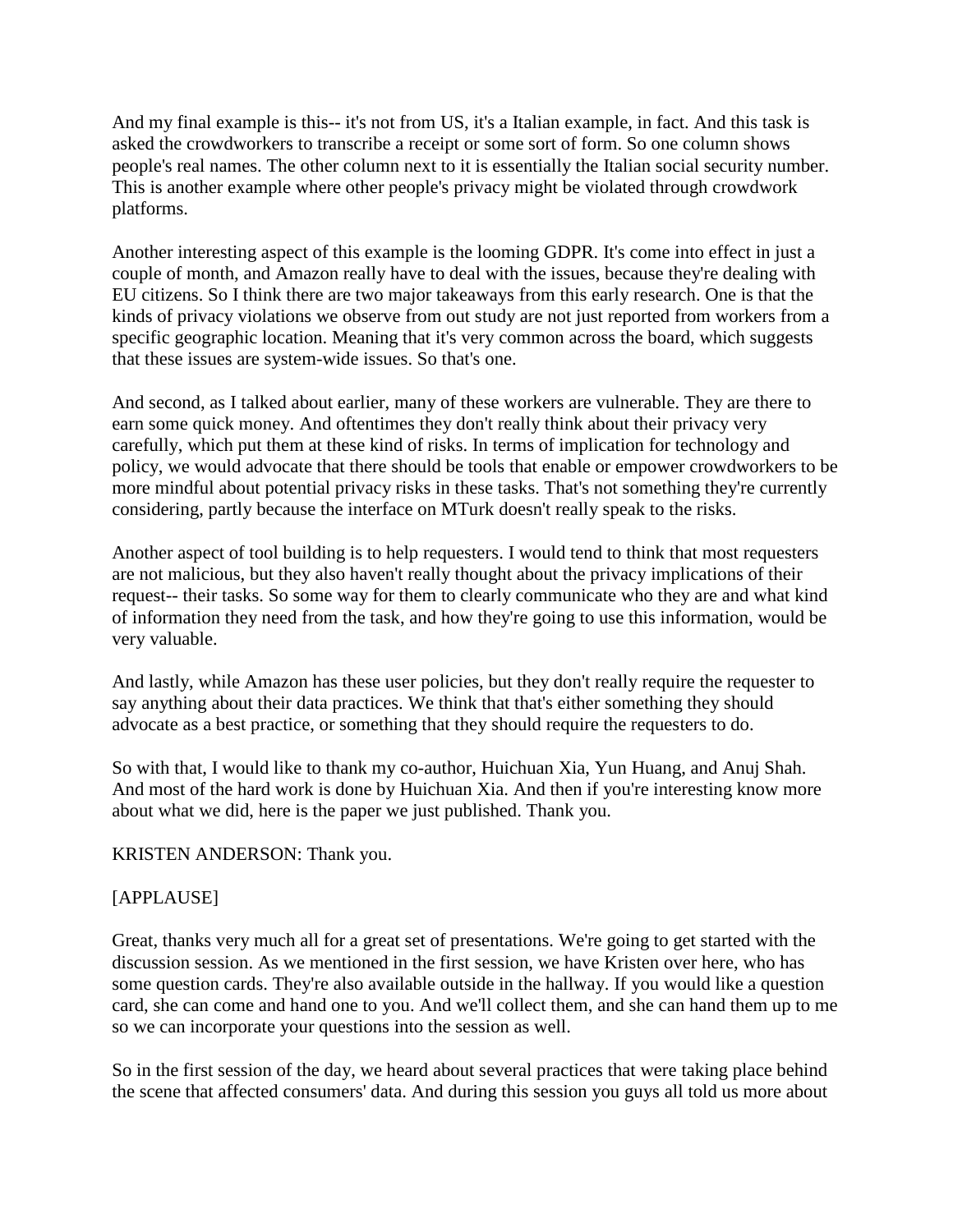what consumers are expecting, and what their preferences might be, what might affect that, and how they behave under certain circumstances. So I also invite you guys to ask questions of each other and to interact as much as you'd like.

But just starting off with a couple of questions directed to each of you individually. I'll start with Jingjing. So you found that consumers mobile privacy is less protected now than eight years ago- - that there's more PII collection, leakage, more third-party sharing, slow HTTPs adoption, more cross device tracking. So given all those findings, what do you think are the most important things that consumers need to know about their use of, and their updating of apps? And what are the most effective ways for them to better inform and protect themselves?

JINGJING REN: Yes, so that's a really good question. The first step of actually protecting your privacy is really understand the apps you are using-- what information they are collecting about you. So that's why in the end of the talk I provided these web tool. Among the popular apps we've looked at, we provide all the transparency into the privacy leakage. And also moving forward you should-- consumers should use the container use system like ReCon, Lumen, other research projects that in real time monitor the mobile apps. And our long-term goal of this project is really to develop something that can pop up and let user know the privacy changed the way [INAUDIBLE] the installation of the mobile apps so users can make informed decision.

KRISTEN ANDERSON: And how easy are those tools for laypeople to access and use? Is it pretty user friendly, or does it take some technological skill?

JINGJING REN: It's really a challenge to build those tools, because we want collaboration from different party. For example, it would be ideal if we can do it in a place [INAUDIBLE], because they are the one who distribute these apps. If we can work with them to [INAUDIBLE] by this tool and make it user friendly, that will be very helpful for average users. Yeah, I think that's the main challenge right now.

KRISTEN ANDERSON: So where are they available now? Where can people go to find them if they're interested?

JINGJING REN: So the web tool provided a study was done, but it's an ongoing thing that we still need to develop.

KRISTEN ANDERSON: OK, do you have a sense of when that might become available?

JINGJING REN: Well, it's not quite.

KRISTEN ANDERSON: Still under development. OK. And then have you actually obtained feedback from consumers or others about the app versions tool that you did develop?

JINGJING REN: So that tool was released not a long time ago. We didn't really get a lot of feedback. But we do talk about that with different communities. And one comment say they always trying to understand is how do to define the privacy-- what is important, what is not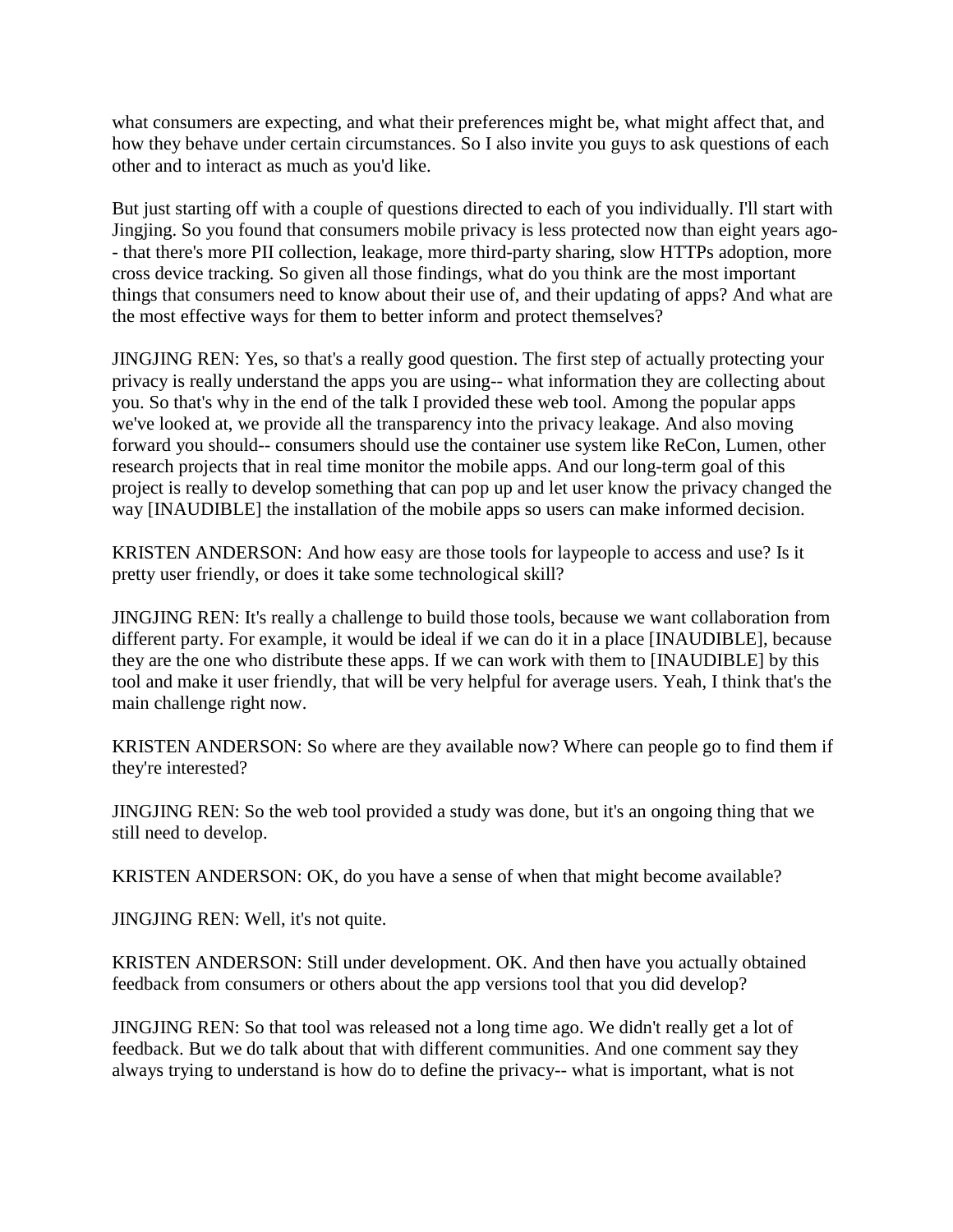important. And there's no single answer to that. It really evolves for a user's perspective, for a developer' perspective, they want some kind of trade off between the convenience and privacy.

KRISTEN ANDERSON: It's a tough balance?

JINGJING REN: Yeah, it's tough.

KRISTEN ANDERSON: All right, and moving on to Kris. So you found that certain user behaviors could be a proxy for consent. So there's no need for some of the just-in-time notices or authorization or requests. For example, a consumer clicking on something like imports, contacts, means that she actually does consent to the app accessing contacts. What advice do you have, if any, for developers who want to get it right, who are trying to struggle to match consumers' expectations and their preferences with the developers' practices?

KRISTOPHER MICINSKI: Right, well, I think that one thing that we found in our study and have more solidly confirmed in a more recent study we've done is that users compartmentalize even if an app is using one permission like your location, but people conceptualize that usage in a bunch of different ways. So they might conceptualize the use of the location to track your run. But they might not then think about the fact that it's also being used to send some analytics data back to a server or something like that.

And so I think the thing that I would say is that for developers who want to be well-intentioned, they should be clear about the different modalities of this use of this information. And for example, if they plan to use your data to track your run, and it's going to stay on the phone, then they should tell that to users.

But if there's some other data, for example, that's going to track you and send it to an analytic server or something, then people should be conscious of that. And not just take the fact that you click on the permission icon or whatever to just use whatever information you want. And it turns out that even though you might suspect that developers might want to do this, it can be challenging, because a lot of things like analytics and add libraries-- developers will include these in their apps because they just want to be able to have these features. But they don't realize that these libraries then, behind the scenes, they just run all the time. And they have this habit of just checking for all the permissions that the app has access to. And then optimistically when an app has this information, these analytics and add libraries will use it. And developers might not- even if they're well-intentioned-- might not even understand that that use is occurring.

KRISTEN ANDERSON: Do you have thoughts on how best to implement some of those suggestions? For example, if a company would like to use the geolocation information that they're collecting from a run for other purposes, how best to communicate that to consumers without overburdening them with notices or just bearing in a privacy policy.

KRISTOPHER MICINSKI: I don't have a good answer for that yet. Although I think that as a community, we're converging on one. I think that we have some key principles. For example, if you plan to access data persistently, building UIs that let users know that your data is being accessed over the duration of some period. So for example, if you want to share your location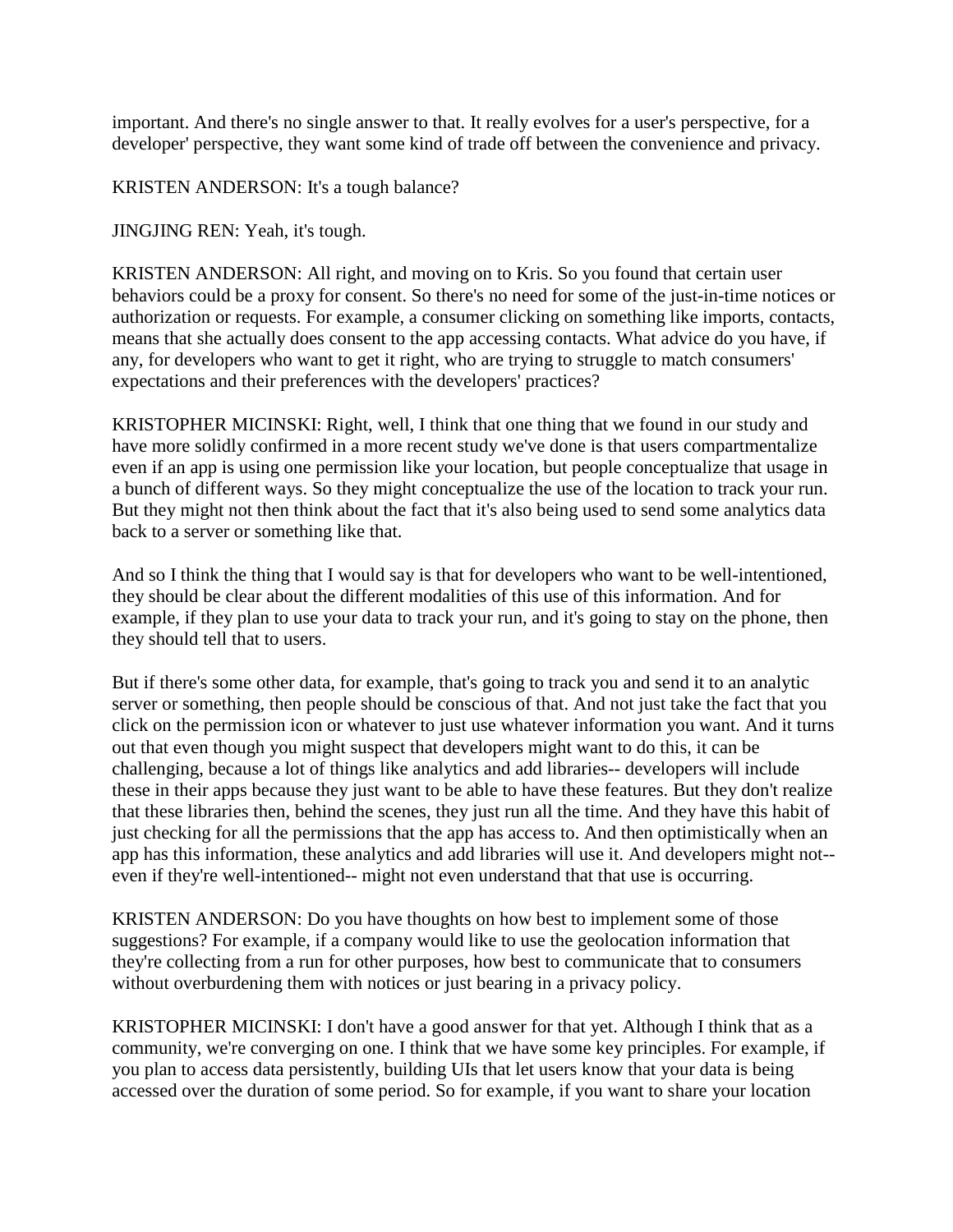with someone on Facebook, there's this nice little indicator for example, that says your location will be shared with person x for 60 minutes or something like that.

I think those things are moving in the right direction, but I really don't think we have the answer at this point. Maybe we have some shades of where it's going though.

KRISTEN ANDERSON: OK well, all this research, I think helps to inform that debate. So thanks again for your presentations. Emily, you found that neither parents nor children understood that the toys recorded what they said. And you also found that children have a need for private spaces, which I think you talk more about at length in your paper. What are the implications of those two findings together?

EMILY MCREYNOLDS: So the recommendation we ended up making was to make sure the fact that these are being recording is more evident to the kids and to the parents so that they can make these choices in a more informed manner. So what you end up having is, when you ask these questions, it's also a way of notifying them. So I think it's great to be sitting next to Kris, who's talking about what user expectations are. And how we can do these notifications in a way that people don't just continue clicking, but that they actually see what's happening.

And so that's why I think one of the things that would be helpful is if you have these kinds of toys or devices, some sort of notice that it is recording.

KRISTEN ANDERSON: And we actually got a question from the audience about your sample- where you got your sample. And if it was from Seattle for example, do you think that people from Seattle are more or less likely to be concerned or informed about privacy and security?

EMILY MCREYNOLDS: That's interesting. One of the things we did-- the way we collected our participants was through what's called snowball sampling. So we did outreach to local parent groups. It was definitely Seattle-based. When you do an in-person user study, that's pretty much the only option for a small study like this. So it was very Seattle-based. It was interesting because there weren't a lot of people who had had experience with toys, or had say, one of these devices-- smart speaker devices-- in the home.

So I know a lot of the privacy folks in Seattle. And we intentionally didn't draw from those communities. So perhaps they were. Some of the things they didn't have time to mention were, we did have two parent who thought this kind of system would be great for monitoring what their kids said, and then being able to talk to them about it later. So it wasn't all people very worried about their privacy. Some people saw some advantages in these toys.

JINGJING REN: Here's a question. Do think that parents actually violated the privacy of the children? I mean, they have access to the recording. Are they allowed to have?

EMILY MCREYNOLDS: Or should they? I think it's a good question. So how parent deal with their children's privacy, I think isn't a new issue. You can find stories for decades of parents reading the kids journals, and kids getting very upset. So an interesting question is how is this different? And that's why I think that recording notification is really important.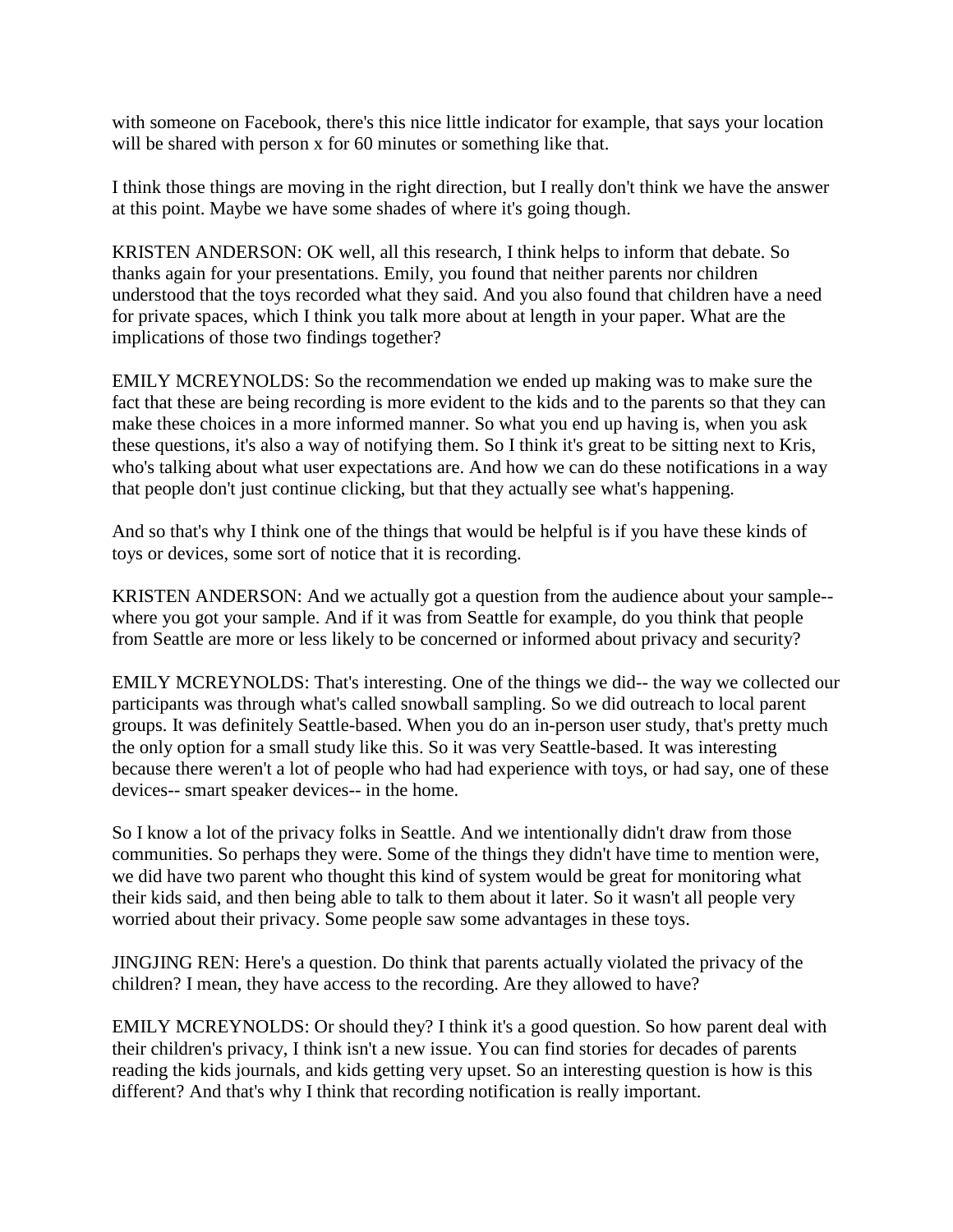And I also think having parents talk about privacy expectations with their kids. I've heard some great discussions. Parents have anecdotally told me how they talk about privacy with their kids. Not just hey, I want you to know I could have access to this information, but also you should know that these kinds of things can be recorded. These kinds of things can be collected. So be aware of that when you're using devices, toys, the internet, that kind of thing.

KRISTEN ANDERSON: And I do want to move on to Pardis, but I want to ask a follow-up question of Kris about some of the findings that you made about the indications of recordings. And Kris, what you think about the interaction with the toy where you're pressing on the belly of the Dino or the belt buckle of the Barbie to be able to activate the voice recognition features. What do you think about that interactivity and what it means for notices?

KRISTOPHER MICINSKI: Yeah, I mean, I think that one thing that I would be-- well, maybe this is a discussion we can have after a little bit later, but I would be interested to see-- the kids think that when they're doing this they're interacting with something, but I suspect that if you're an adult, you click on the button or whatever, and it's a picture of your camera. So obviously it's going to take a picture of you. But for children I just don't think that they would have the same mental model. Do you think that children are cued into the-- is it fair to think that they're going to think about their privacy in that way? If I were a kid, I would just want to have fun or something. And so I wouldn't think about my privacy probably at all. And if even somebody told me that there was something bad happening, I would just say, I don't care. I'm a kid. So what do you think that kids are thinking about that when they for example, push the button? That seems like the important part.

EMILY MCREYNOLDS: Yeah, one of the reasons I care about recording notices is because I think, once the kids know they're being recorded, they have really-- I was really impressed. I did, not a follow up study, but took a different device into a group of kids who regularly participate in studies. And they got to play with these things. And at the end we were like, so what do you think? And they were like, they're great, as long as it's not recording me. And you're like oh, so you do have a sense of what might be happening. And that you don't necessarily want that to happen, because you do care about your sense of privacy. So I would agree that they need those kinds of indicators.

KRISTEN ANDERSON: Great. Thank you. Pardis, so I understand that your work was a first step in understanding what consumers can expect and prefer. What are the next steps for research in this area that you see? How can you build upon what you've found so far?

PARDIS EMAMI-NAEINI: Well, as you just mentioned, this is the first step toward designing this privacy assistant. So the limitation that we had in our study was that participants were answering questions about hypothetical data collection scenarios by sitting behind their computers. So to make this study one step more realistic, we are now designing an experience sampling study. In this study we will ask participants to install our application, and then we will notify them at specific intervals about the hypothetical data collections that are happening in the geolocations that we are interested in.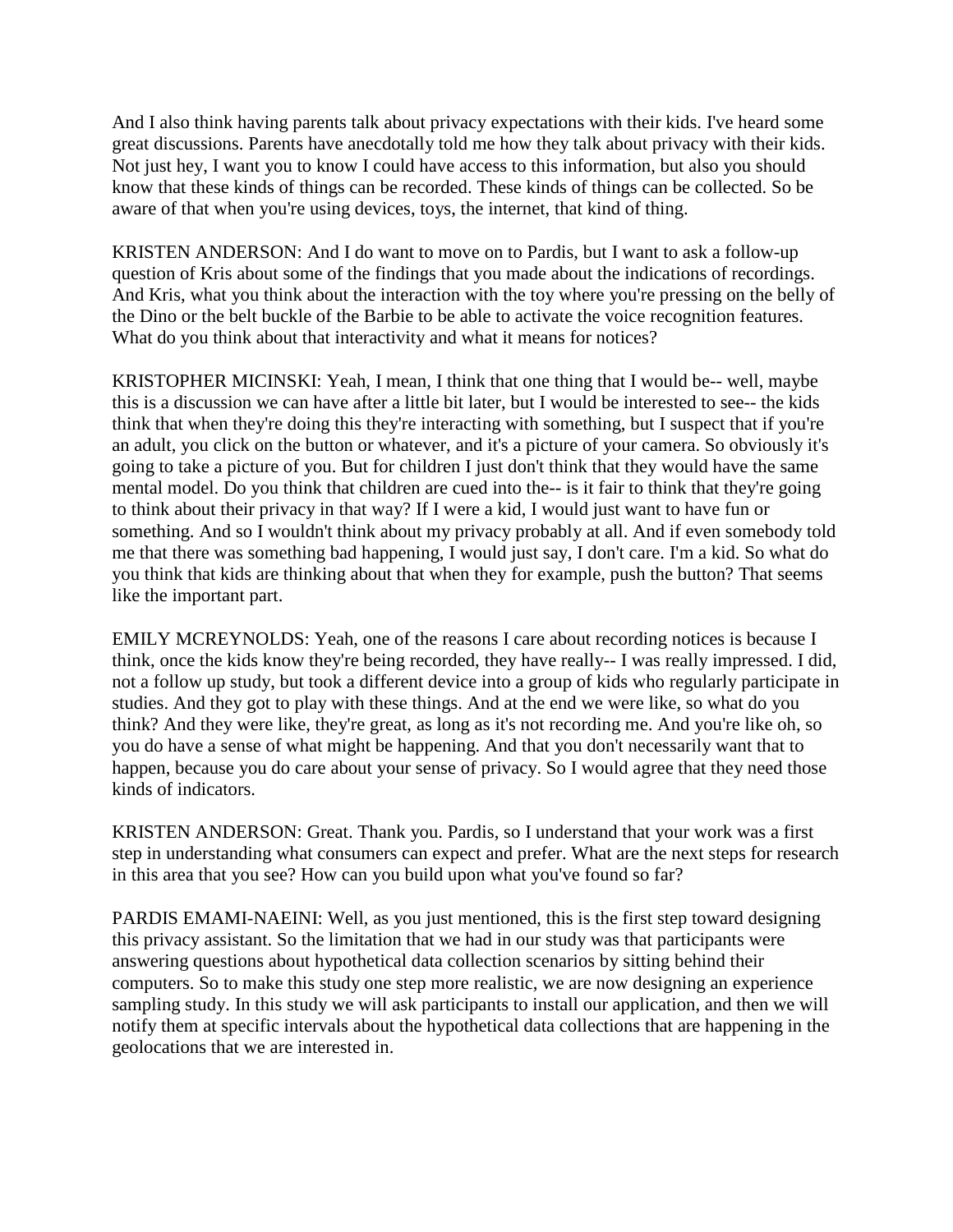And after notifying them about these data collections, they'll ask some questions to understand your privacy preferences in that specific situation. For example, when they enter a coffee shop we will ask how they would feel if that coffee shop was using a video camera with a face recognition system to identify its frequent customers.

KRISTEN ANDERSON: OK. And we have a question from the audience for you too. "So when looking at privacy preferences for data collection, did you account for different populations? For example, age of users that may not be as sophisticated as other users?"

PARDIS EMAMI-NAEINI: So we had demographic information as one of the factor in our models-- in all of our models. But we did not find any statistically significant result for that demographic information-- like age or where the are from or different education levels.

KRISTEN ANDERSON: OK. Getting Yang in on the fun here. Yang, you found some common privacy concerns among the crowdworkers. And one of your recommendations was that each task should provide a privacy policy. We often get complaints about people potentially not reading privacy policies, and I'm wondering how you square your recommendation that each task should have a privacy policy? How do you square that with a common refrain that nobody will read it anyway?

YANG WANG: Yeah, thanks for the question. First of all, I think this is probably cliche for this audience. We believe that notice and choice are a very important principle. And I think the real question is, how do you implement them? We're certainly not recommending having a threepage privacy policy for each task full of legal jargons. That's not exactly what we're recommending.

So for Amazon Mechanical Turk, when the requester is composing a task, they have an interface where they will say their name, a brief description of what the task is about. I think one idea is- it's a pretty simple idea for Amazon to implement-- would be in that form they can have specific fields-- things like who you are, and what data you're going to collect, how are you going to use that data, who are you going to share that with. Even a simple thing like that, I think would provide useful information for the crowdworkers. Even if the crowdworkers don't pay attention to that. In some cases, I think having the requester go through those forms, will help them think about the potential privacy implications. So I think why we think implementing in that way would be useful.

KRISTEN ANDERSON: Those are really interesting ideas. I'm wondering if you've had any interactions with the platforms about implementing those kinds of suggestions?

YANG WANG: Yeah, so interesting you asked this. Just past week I've been talking to Amazon Mechanical Turk, and we're still talking. So I told them some of these recommendations we make. They seem very open to some of these suggestions. Especially the one I just mentioned-- a simple change in their requester interface. Hopefully they will implement that soon. So we're in discussion.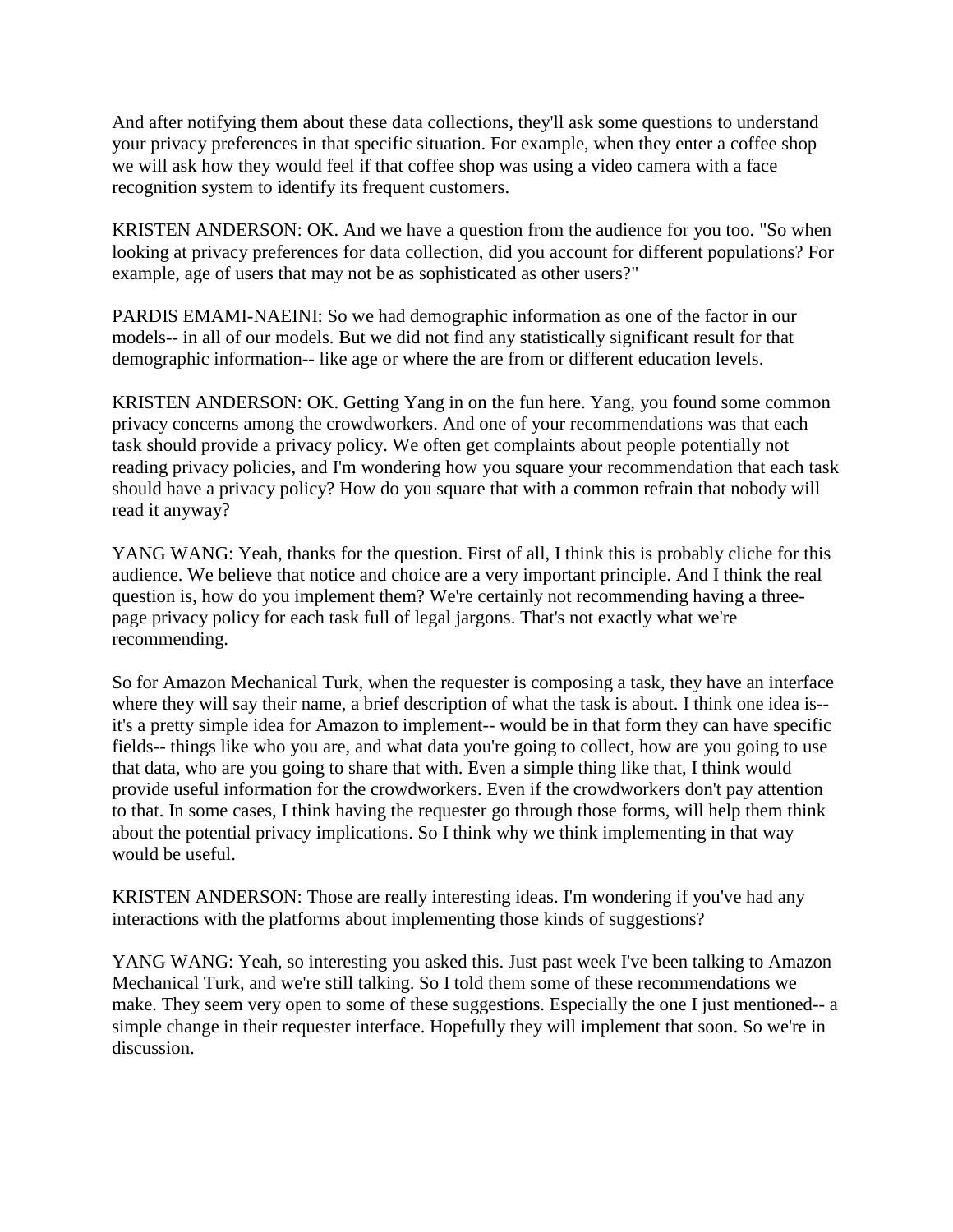KRISTEN ANDERSON: Great. I do want to bring some more questions in from the audience. So I've got one question for the panel. And this is, "a major problem for both users and developers is notice fatigue. How do you suggest developers go about communicating critical information without overload?" I think we've touched upon this topic before, but I want to open it up to all of you to have a deeper discussion.

YANG WANG: So I guess I'll jump in first. I think as many of the research we just heard suggest that it's important to know what kind of information that people would really be concerned about. Because otherwise, if you provide these sort of things, they're going to get overwhelmed. I mean, the developers are very busy. And oftentimes privacy or security might not be where their primary attention is. So helping them understand, under what scenarios what kind of information would it be very concerning for the users will help them.

EMILY MCREYNOLDS: And I think we're facing a new challenge where-- or at least new over the last few years-- where we have these devices that you're talking to that are talking back to you, which is the research we've been doing. And obviously a 10-page privacy policy doesn't work in that situation. You aren't going to have it read out to you.

But I've heard some really interesting anecdotal ways of dealing with this. So if you ask a privacy expert, they'll say, oh, yeah when I ask one of these devices, "what is your privacy policy," it should tell me the privacy policy. Or it should refer me to that. Fine, great, go to the website. You can find our privacy policy here.

But there's really interesting data on the back end they can use instead. I heard of one company that, what they did was when told, hey, you should have a response to, "what is your privacy policy." And they came back a few months later and they had not done that. And so the person asked, well, why didn't you do that? Well, nobody ever asks that question.

So instead, we figured out what a good answer to, "hey, are you spying on me," would be. Instead of, do you protect my privacy? Are you recording me? And providing privacy notices into those questions in a way that's accessible for the user. We still have the, you set up the device, and you agree to the privacy policy, and all of those things. But those coming just-intime notifications where they're responding to the questions people are actually asking, I think is a really helpful way to think about it.

KRISTEN ANDERSON: Does that imply that people should be-- that developers and companies should be doing more research behind the scenes to find out-- like the kind of research that you guys are doing-- find out what consumers care about, and in what contexts and work from there?

PARDIS EMAMI-NAEINI: So we've presented in our study we found that people's privacy preferences are very complex. But some factors, or combinations of some of the factors are more important. So I think my recommendation to our IT developers or policymakers is that to be more clear about their data practices. And more specifically, to be more concrete about the factors that we've found to be more important. For example, the type of data being collected, the purpose of data collection, or whether and to whom data is being shared to. These are among the factors that people are more concerned about.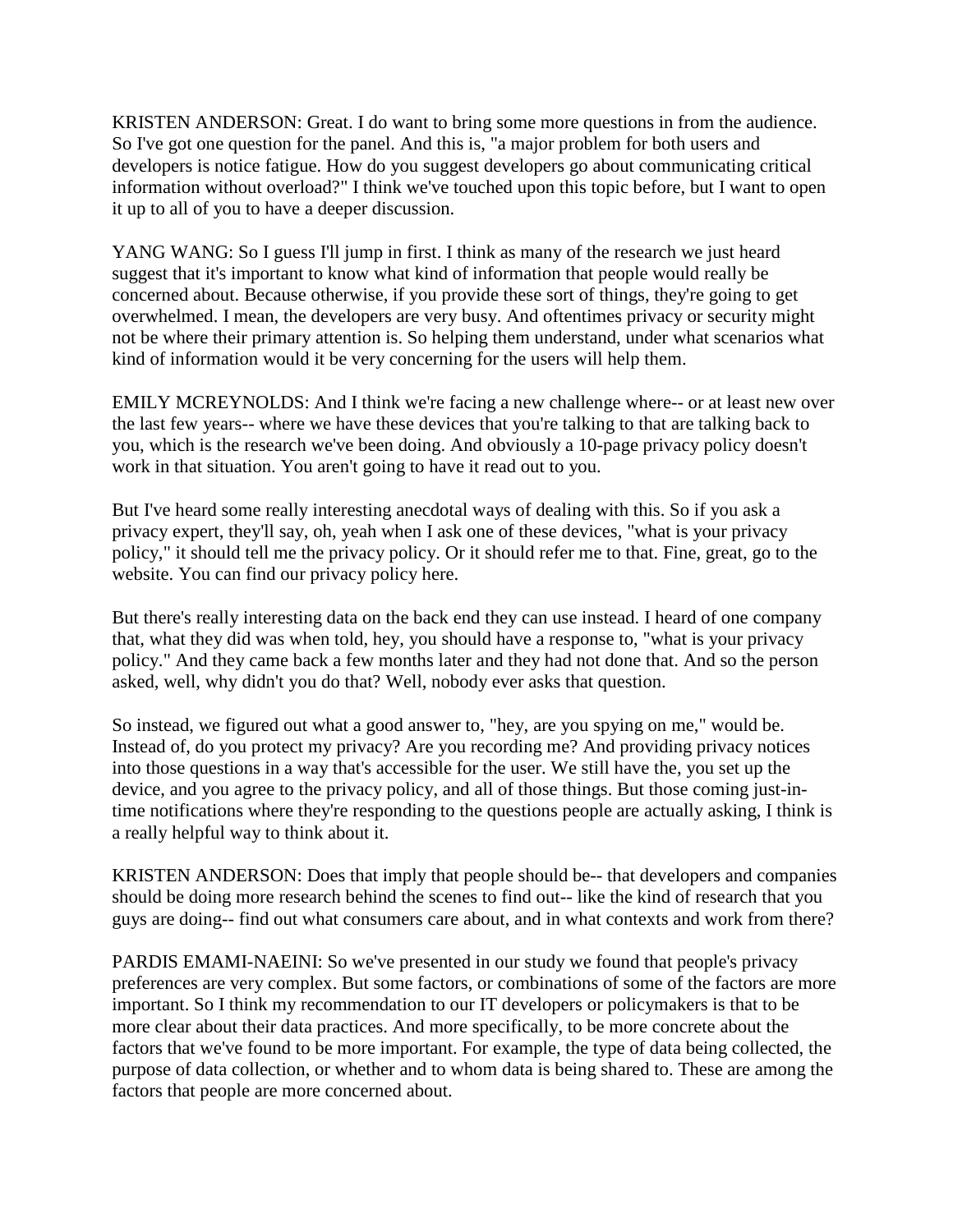YANG WANG: So if I might add-- I think one thing that the developers should be able to do is, considering user privacy as part of their development process. So it's not and add-on after the fact. So the example I give for Amazon Mechanical Turk, if you embed the privacy information at the time when the requester are making the request, that makes it easier. So imagine you can embed some sort of a privacy feedback to the developers right in there development environment. I think that would make it easy for them to adopt these suggestions.

### KRISTEN ANDERSON: Great.

JINGJING REN: Yeah, I think the [INAUDIBLE] interaction is with the app developers, especially the credentials case. They also don't aware of that, because they are included as third party libraries. And they accidentally send out of the credential to these third party. So it's, to their end, it's also their incentive to know the privacy leaks. But I think there's a common challenges. They do not have a good tool to audit to even their own app. So I guess, even for the research committee, and then we should work with developers to build these type of tools. Developers are also users. So we should make it easy for them to understand the privacy implications of the apps they develop.

KRISTEN ANDERSON: We've got a couple of questions. One of them came in from Twitter and another from in the room. And I'm going to combine them into one question, and throw it up to Emily first. And then to everyone else. So for Emily. the question was, "How do you think the early experiences with connected toys will affect children as adults with IoT devices? Do you think they might be more strict with their privacy or less, as a result. Is or anything marketers can learn from this?" And then a slightly broader question is, "Should consumers assume that IoT devices are really services, that they have a limited life expectancy, or have expected ongoing costs to keep current?" so I think it's implications of IoT and privacy overall, and to what extent early experiences with connected toys might inform that.

EMILY MCREYNOLDS: So we've had a lot of conversations about how parents think about these things versus how kids think about these things. And I think there's a lot of discussion going on about say, manners. How are we going to-- if you can command a robot to do exactly what you want it to do, what are our kids learning? And I think that it's all about the discussion you have around these devices. I think you are seeing kids grow up much more connected than we ever have before. We know that, because we're in this era where we all have little computers in our pockets at all times.

But I think it's an education effort, like anything else when a kid is growing up. So they'll be more connected and more in tune with the devices than ever before. But the same conversations about privacy can still happen.

KRISTEN ANDERSON: We have one more question that was directed to everyone. And I think it would be a good lead in to our next session, which is going to be on Economics, Markets, and Experiments. And that is, "Did any of the studies that you guys conducted of consumers perception"-- sorry. "Did any of the studies measure consumer perception of the damages to them as a result of using the apps, devices, or crowdwork platforms?"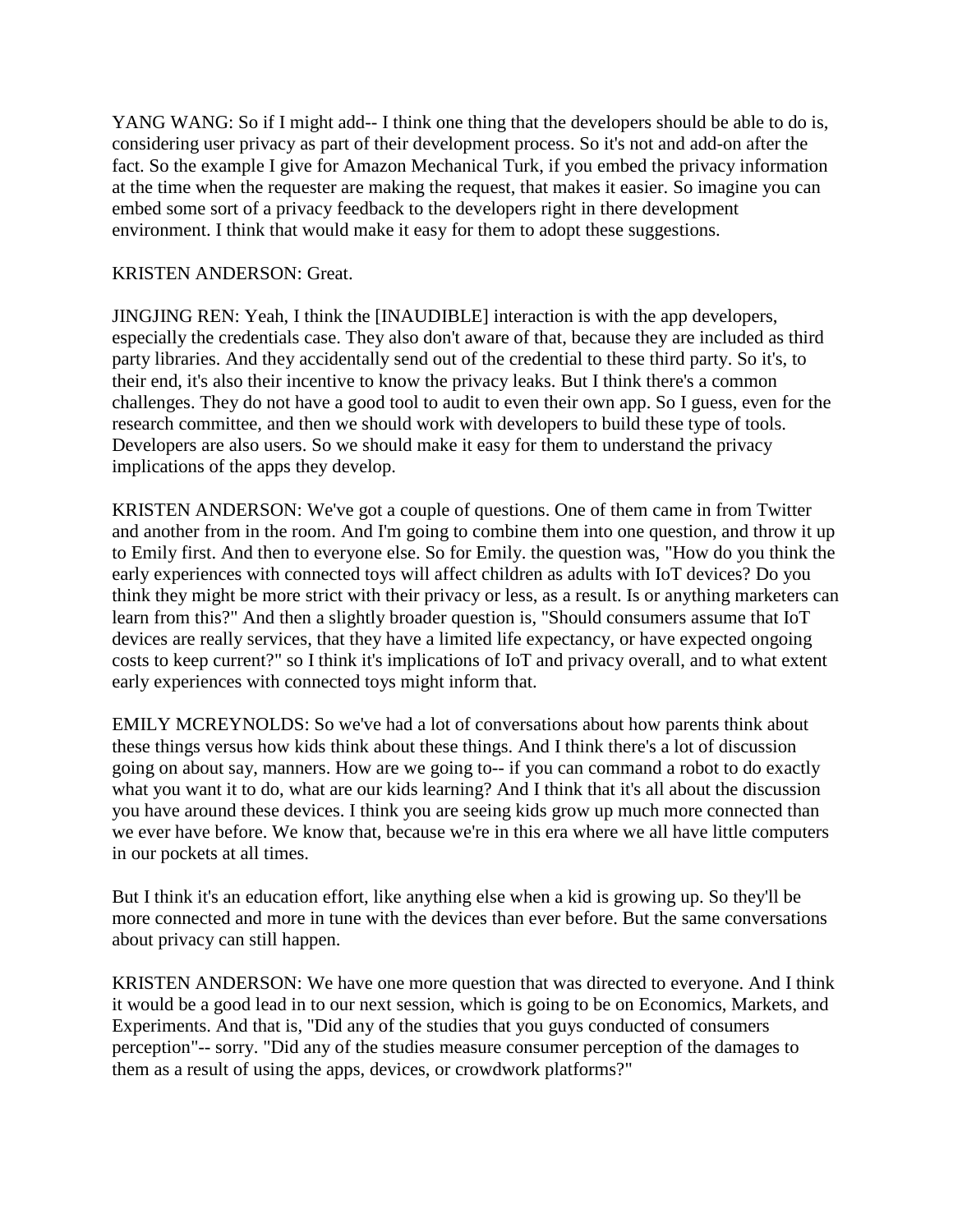KRISTOPHER MICINSKI: No. I mean, I think this is really hard. But I have a very pessimistic take on this, which is just that there aren't economic implications for leaking privacy from IoT devices and apps. And--

KRISTEN ANDERSON: I think there are implications. Do you mean this is hard to measure?

KRISTOPHER MICINSKI: I'm skeptical. I mean, I always see people's stock bump down, but then it bumps right up back after a while. I mean, I think that if we want to act-- I mean, I think there probably should be economic implications. But I just get the feeling that the vast majority of the time, notions like privacy are so fuzzily defined that it's not-- for obvious egregious things, like leaking somebody's social security number-- sure, that's really bad. But I think the problem is for very nuanced things like maybe leaking some of your location data-- sending it to an analytics library. I just don't think that people view that as that big a deal.

And I think there definitely needs to be more understanding about what users are-- how that economically benefits the app developer. And I think there needs to be this recognition that frequently, app developers and IoT device developers-- they're disincentivized from being transparent with users. And in some sense understanding more privacy stuff can really help us in that way.

But I think it's easy, as many of us have found on the panel, to mask genuine, good things like real benefits of technology. For example, being able to use a toy. Being able to use an app. Being able to get money from a crowdsourcing platform. I think it's easy for that economic benefit to unfortunately let some of the privacy leakage-- let you justify it to yourself that you're going to do it without thinking about the broader implications of maybe losing your privacy.

EMILY MCREYNOLDS: So I would break that question down into, what are the implications for the individual, and what are the implications for a company. I think we've seen pretty clearly that if you have a data breach, or you don't meet your user's privacy expectations, that there are economic harms. Whether it's a data breach where you have to spend millions of dollars notifying the people, or reputation harm even if your stock price does or doesn't drop.

And then on an individual level, I think people spend time thinking about what the concerns are. And they have costs involved in-- how do I pursue this? How do I manage my privacy now that my, whatever number, is out in the public? And so I think if we think about it broader in terms of, maybe lost productivity or expenses, there's some really interesting and important economic concerns.

YANG WANG: So I mean, for us the answer is no. In the particular study we did, we didn't really ask that from the economic perspective. But one thing interesting about crowdworking is that there is a direct transaction to be made, so to speak. You do the work. If they accept it, you get paid. So people are-- they are making economic decision in a way. In some cases, they will get paid for less than \$1 and providing very sensitive information. We didn't study that in particular, but I would imagine researchers could run experiments on these platforms, and figure out how people are actually making these decisions that may have economic impact.